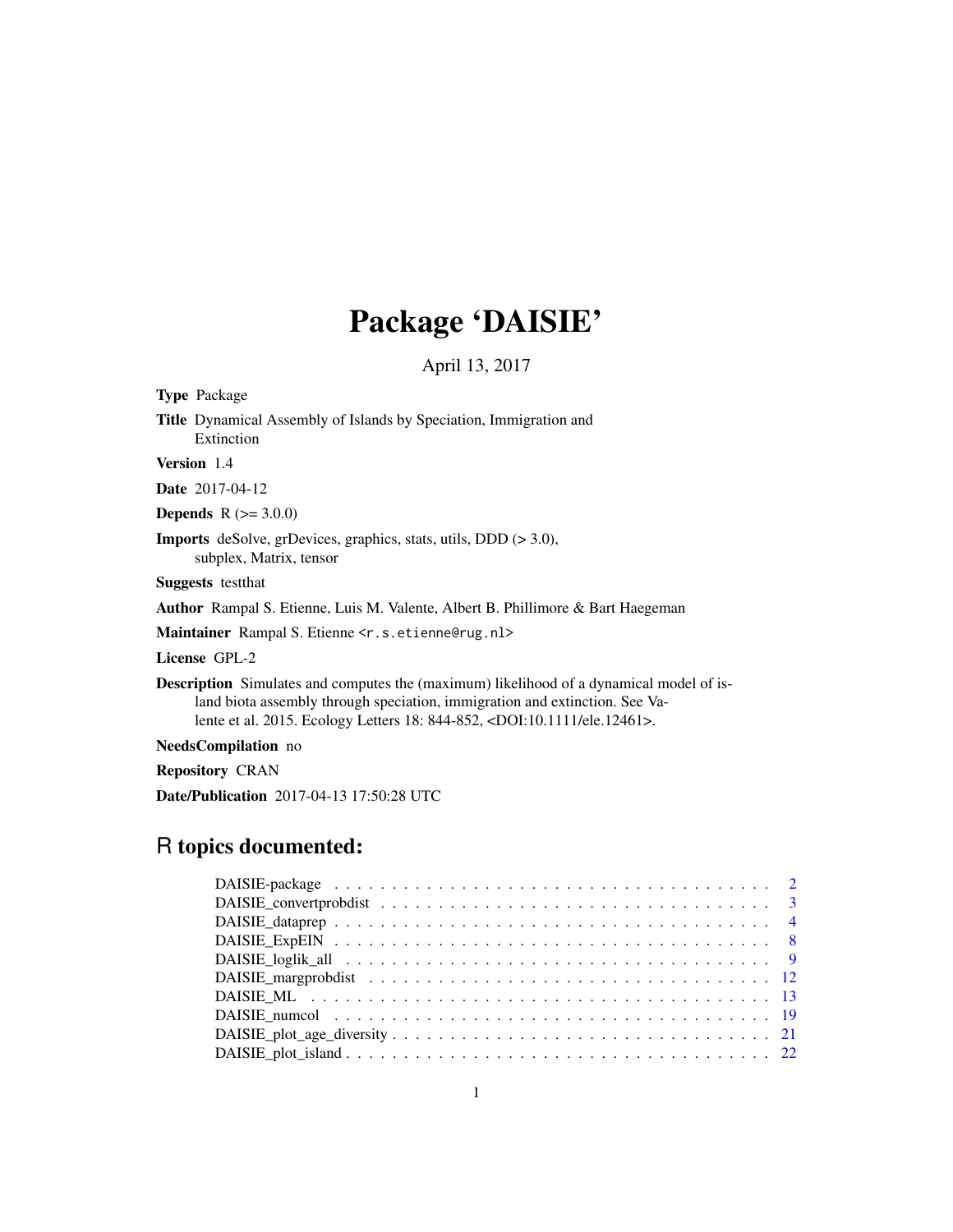# <span id="page-1-0"></span>2 DAISIE-package

| Index | 39 |
|-------|----|
|       |    |

DAISIE-package *Dynamical Assembly of Islands by Speciation, Immigration and Extinction*

# Description

DAISIE is an island biogeography model that assumes island biota assembly is governed by immigration, extinction and speciation through cladogenesis and anagenesis. This likelihood-based statistical package can simulate islands and estimate parameters of the DAISIE model based on phylogenetic/phylogeographic data. Cladogenesis and immigration rates can be dependent on diversity.

# Details

| Package: | DAISIE         |
|----------|----------------|
| Type:    | Package        |
| Version: | 1.4            |
| Date:    | 2017-04-12     |
| License: | <b>GPL 2.0</b> |

DAISIE\_ML computes the parameters that maximizes the loglikelihood computed by DAISIE\_loglik\_all for one island/archipelago

DAISIE\_ML2 computes the parameters that maximizes the loglikelihood for a set of islands / archipelagoes

DAISIE\_sim simulates islands with given parameters

DAISIE\_tutorial opens a step-by-step tutorial with example from Galapagos islands

DAISIE\_loglik\_all computes the loglikelihood of a given parameterization of the DAISIE model for a data set of colonization and branching times

DAISIE\_plot\_sims produces species-through-time plots based on simulated islands

DAISIE\_dataprep converts data in table format to the list format accepted by DAISIE\_loglik\_all and DAISIE\_ML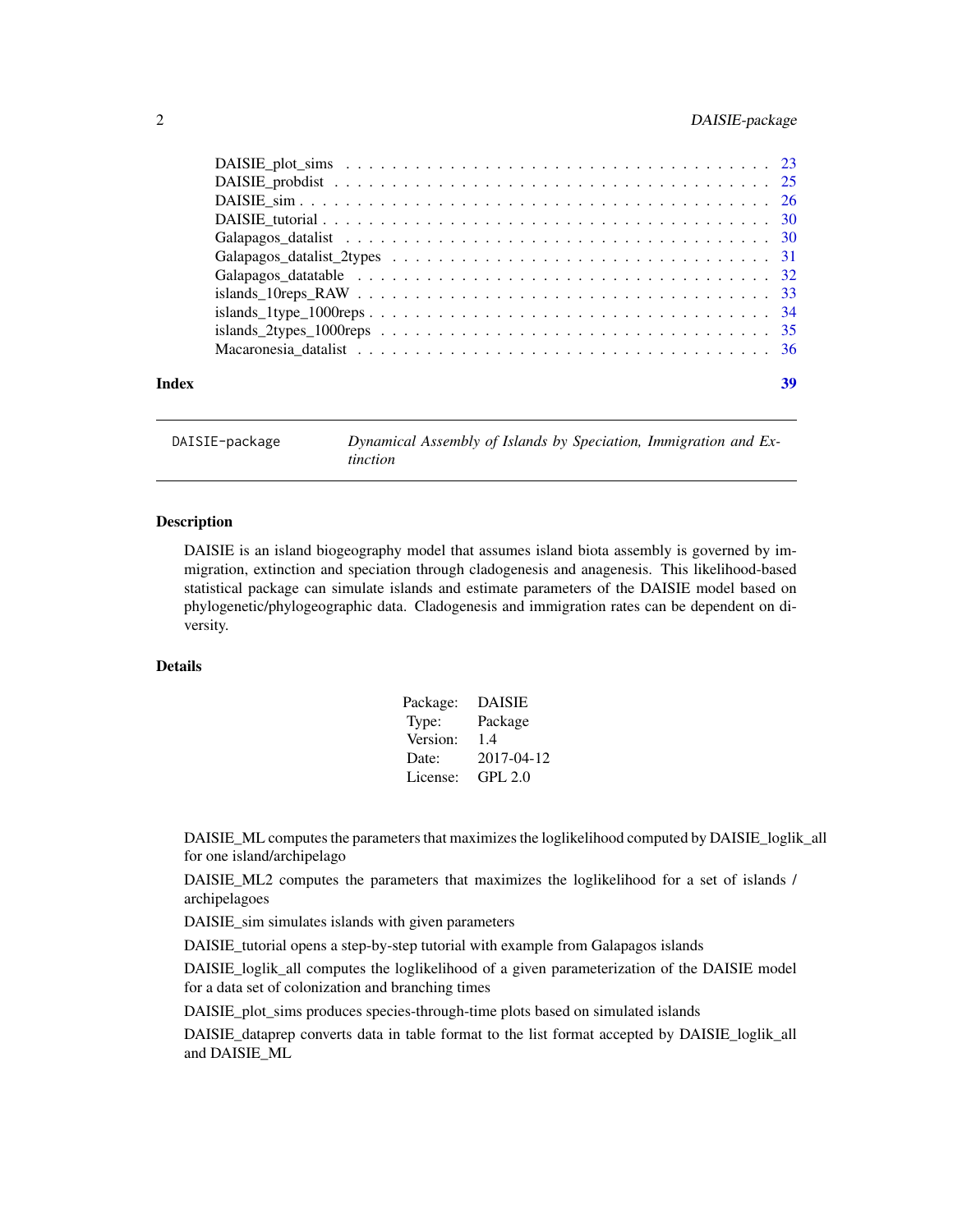# <span id="page-2-0"></span>DAISIE\_convertprobdist 3

DAISIE\_ExpEIN computes the expected number of endemics, non-endemics and their sum for a given time and set of parameters

DAISIE\_probdist calculates the joint distribution of the number of endemics and non-endemics for a given set of parameter values, a given mainland species pool size and a given set of times

DAISIE\_margprobdist calculates the marginal distribution of the number of endemics and nonendemics and their sum for a given set of parameter values, a given mainland species pool size and a given set of times

DAISIE numcol calculates expectation and marginal distribution of the number of colonizations (lineages) for a given set of parameter values, a given mainland species pool size and a given set of times

#### Author(s)

Rampal S. Etienne, Luis M. Valente, Albert B. Phillimore & Bart Haegeman Maintainer: Rampal S. Etienne <rs.etienne@rug.nl>rep(0:(D1 - 1), each = D2)

# References

Valente, L., A.B. Phillimore & R.S. Etienne (2015). Equilibrium and non-equilibrium dynamics simultaneously operate in the Galapagos islands. Ecology Letters 18: 844-852, <DOI:10.1111/ele.12461>.

Valente, L., R.S. Etienne & L. Davalos (2017). Recent extinctions disturb path to equilibrium diversity in Caribbean bats. Nature Ecology and Evolution 1: 0026. <DOI:10.1038/s41559-016-  $0026$ .

#### See Also

DDD

DAISIE\_convertprobdist

*Converts the joint distribution of endemics and non-endemics under the DAISIE model to list format*

#### Description

This function converts the joint distribution of the number of endemics and non-endemics from the matrix format of DAISIE\_probdist to a list format

#### Usage

```
DAISIE_convertprobdist(
   pb
   \lambda
```
#### Arguments

pb Probability distribution in matrix format as output by DAISIE\_probdist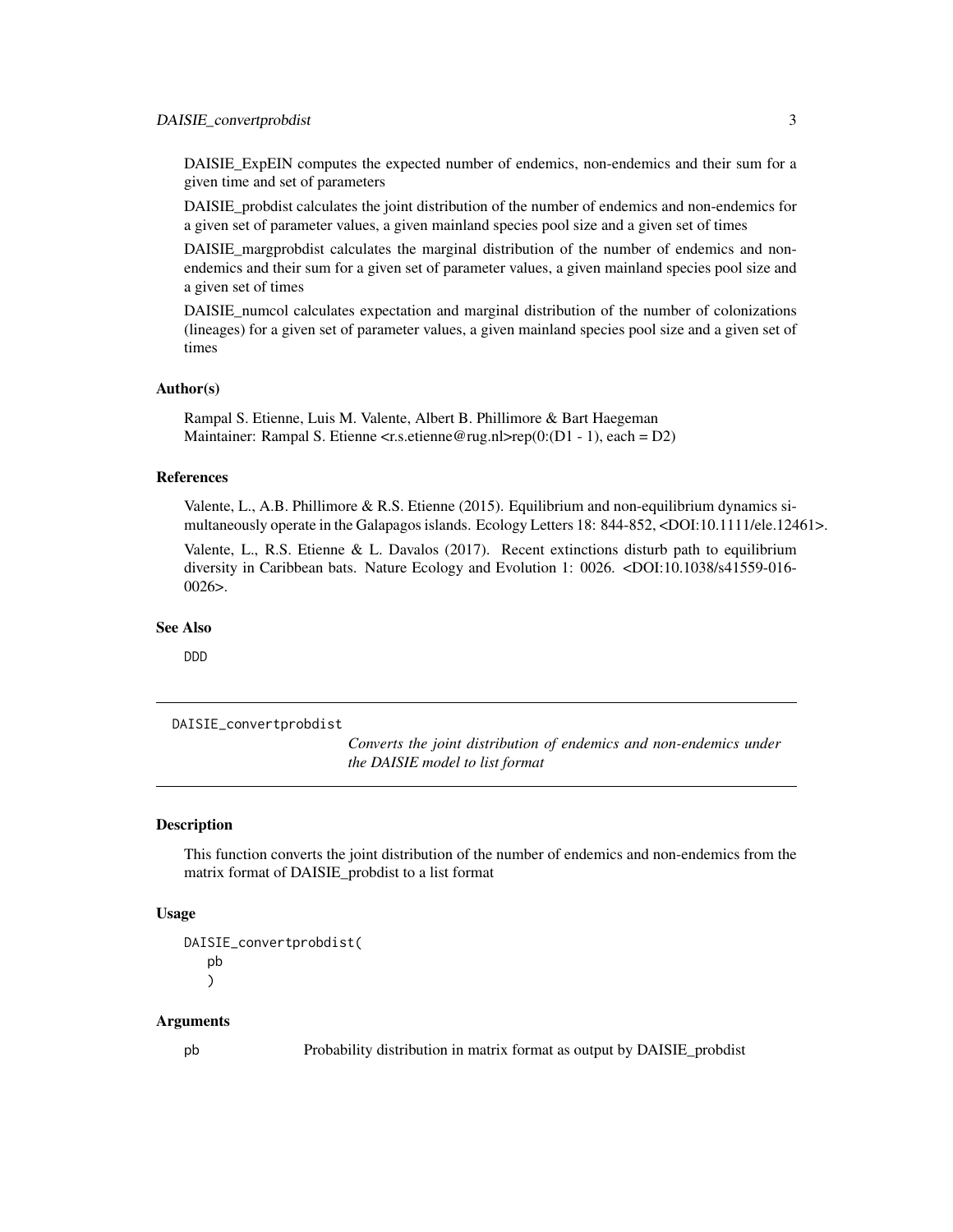<span id="page-3-0"></span>A list of length nrow(pb) containing matrices of square dimensions of size sqrt(ncol  $-1$ ) containing the joint probabilities with endemics in the rows and non-endemics in the columns. The last element of the list is a vector a times at which the joint probability distribution is evaluated.

#### Author(s)

Rampal S. Etienne

# References

Valente, L.M., A.B. Phillimore and R.S. Etienne (2015). Equilibrium and non-equilibrium dynamics simultaneously operate in the Galapagos islands. Ecology Letters 18: 844-852.

#### Examples

```
### Compute the probability distribution at t = 4 and t = 8, for a mainland pool
# size of 250 potential colonists and a vector of 5 parameters (cladogenesis, extinction,
# clade-level carrying capacity, immigration, anagenesis) starting from an empty
# island; output in list format
pb = DAISIE_probdist(
  pars1 = c(0.3,0.35,Inf,0.75,0.012),
  pars2 = c(100, 250),tvec = c(4,8),
  initEI = c(0,0),
  initprobs = NULL
  \lambdaDAISIE_convertprobdist(pb)
```
<span id="page-3-1"></span>DAISIE\_dataprep *Prepare colonisation and branching time data to run in DAISIE.*

#### Description

This function produces a data object that can be run in DAISIE likelihood computation/optimization functions. The function converts a user-specified table to a DAISIE-compatible format. See Galapagos\_datatable.Rdata for a template of an input table.)

#### Usage

```
DAISIE_dataprep(
datatable,
island_age,
M,
number_clade_types = 1,
list_type2_clades = NA,
prop_type2_pool = "proportional",
```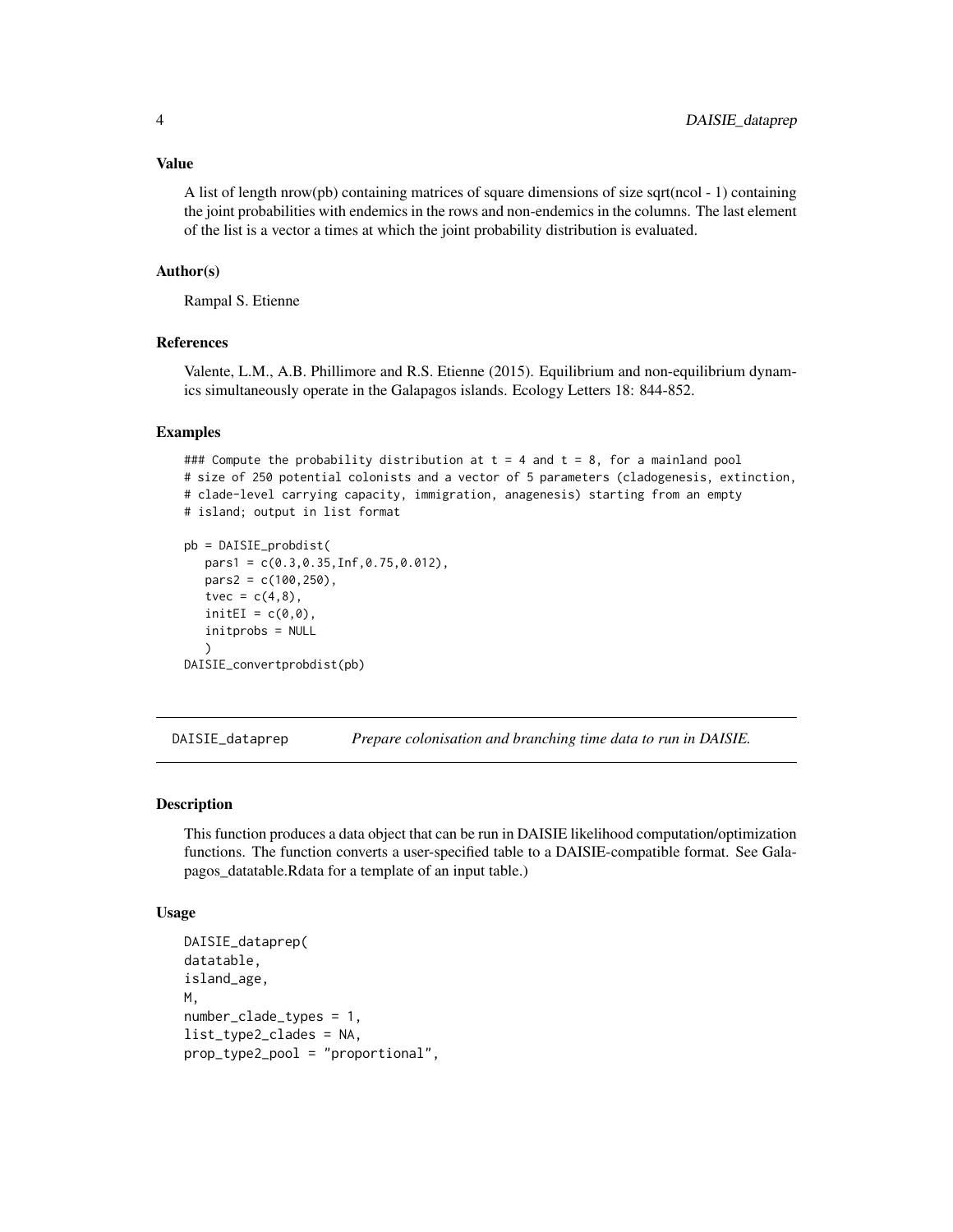$epss = 1E-5$ )

# Arguments

| datatable          | Data frame (table) with user-specified data. See file Galapagos_datatable.Rdata<br>for a template of an input table. Each row on the table represents and indepen-<br>dent colonisation event. Table has the following four columns.                                                                                                                             |
|--------------------|------------------------------------------------------------------------------------------------------------------------------------------------------------------------------------------------------------------------------------------------------------------------------------------------------------------------------------------------------------------|
|                    | \$Clade_name - name of independent colonization event<br>\$Status - One of the following categories:<br>* "Non_endemic": applies to non-endemic species for cases where both island                                                                                                                                                                              |
|                    | and non-island populations of the species have been sampled)                                                                                                                                                                                                                                                                                                     |
|                    | * "Non_endemic_MaxAge": applies to non-endemic species for cases where is-<br>land individuals of the species have not been sampled and only the age of the                                                                                                                                                                                                      |
|                    | species is available)<br>* "Endemic": applies to endemic species and is applicable for both cladogenetic<br>and anagenetic species                                                                                                                                                                                                                               |
|                    | * "Endemic_MaxAge": applies to endemic species for cases where island indi-<br>viduals of the species have not been sampled and only the age of the species is<br>available. This could apply to endemic species that have recently gone extinct<br>because of antropogenic causes that are (evidently) not modelled, and for which<br>no DNA data is available. |
|                    | * "Endemic&Non_Endemic": when endemic clade is present and its mainland<br>ancestor has re-colonized                                                                                                                                                                                                                                                             |
|                    | \$Missing_species - Number of island species that were not sampled for par-<br>ticular clade (only applicable for "Endemic" clades)                                                                                                                                                                                                                              |
|                    | \$Branching_times - Stem age of the population/species in the case of "Non-<br>endemic", "Non-endemic_MaxAge" and "Endemic" anagenetic species. For<br>"Endemic" cladogenetic species these should be branching times of the radia-<br>tion including the stem age of the radiation.                                                                             |
| island_age         | Age of island in appropriate units                                                                                                                                                                                                                                                                                                                               |
| M                  | The size of the mainland pool, i.e the number of species that can potentially<br>colonize the island                                                                                                                                                                                                                                                             |
| number_clade_types |                                                                                                                                                                                                                                                                                                                                                                  |
|                    | Number of clade types. Default: number_clade_types = 1 all species are con-<br>sidered to belong to same macroevolutionary process. If number_clade_types =<br>2, there are two types of clades with distinct macroevolutionary processes.                                                                                                                       |
| list_type2_clades  |                                                                                                                                                                                                                                                                                                                                                                  |
|                    | If number_clade_types = 2, list_type2_clades specifies the names of the clades<br>that have a distinct macroevolutionary process. The names must match those<br>in the \$Clade_name column of the source data table (e.g. list_type2_clades =<br>"Finches"). If number_clade_types = 1, then $list_type2$ _clades = NA should be<br>specified (default)          |
| prop_type2_pool    |                                                                                                                                                                                                                                                                                                                                                                  |
|                    | Specifies the fraction of potential mainland colonists that have a distinct macroevo-<br>lutionary process. Applies only if number_clade_types = 2. Default "propor-                                                                                                                                                                                             |
|                    |                                                                                                                                                                                                                                                                                                                                                                  |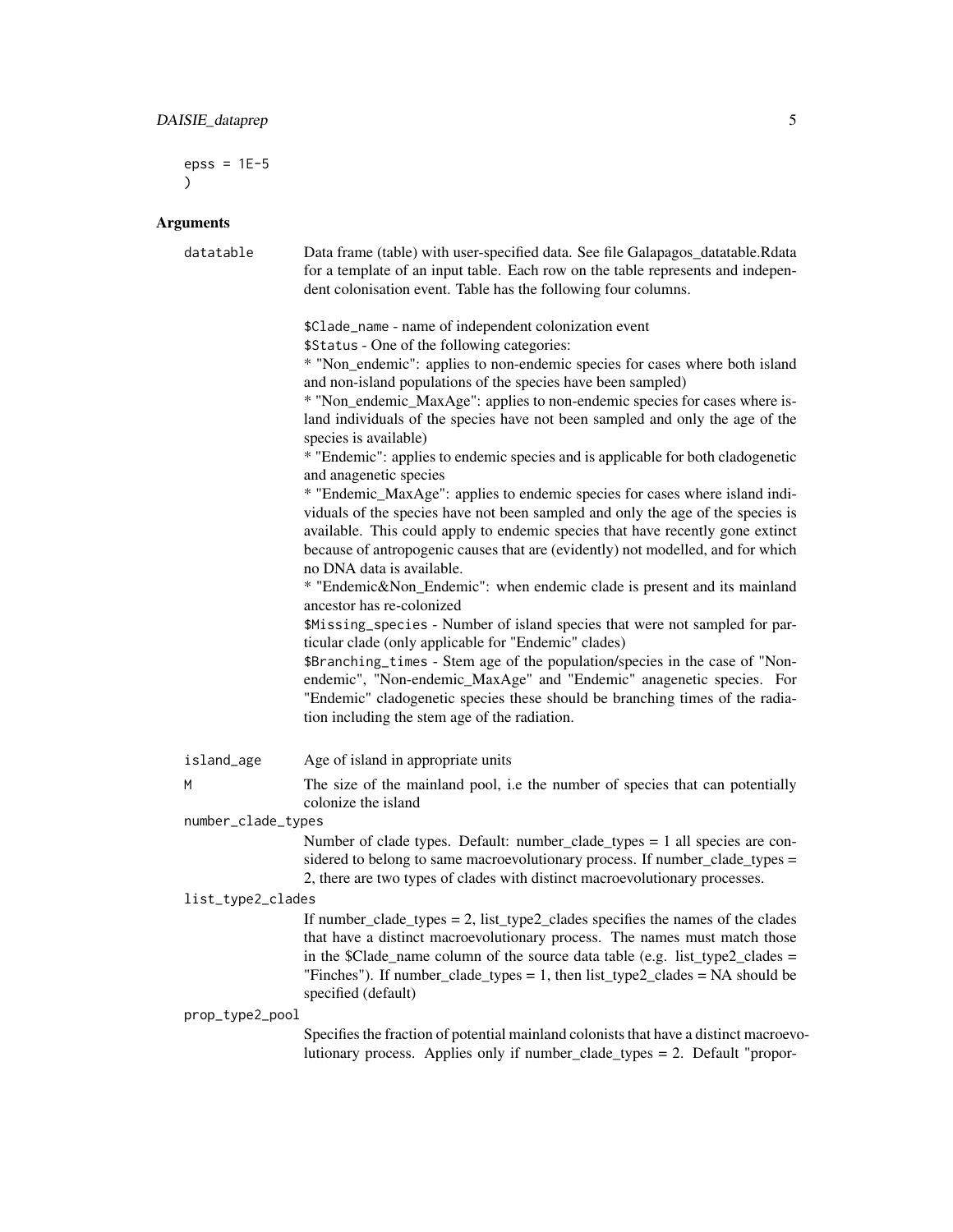|      | tional" sets the fraction to be proportional to the number of clades of distinct<br>macroevolutionary process that have colonised the island. Alternatively, the<br>user can specify a value between 0 and 1 (e.g. if mainland pool size is 1000 and<br>prop_type2_pool = $0.02$ then number of type2 species is 20).                                                                                              |
|------|--------------------------------------------------------------------------------------------------------------------------------------------------------------------------------------------------------------------------------------------------------------------------------------------------------------------------------------------------------------------------------------------------------------------|
| epss | Default = 1E-5 should be appropriate in most cases. This value is used to set the<br>maximum age of colonisation of "Non_endemic_MaxAge" and "Endemic_MaxAge"<br>species to an age that is slightly younger than the island for cases when the age<br>provided for that species is older than the island. The new maximum age is then<br>used as an upper bound to integrate over all possible colonisation times. |

# Details

The output is an R list containing the data formatted to be run on other DAISIE functions.

# Value

| datalist | R list object containing data:                                                                                                   |
|----------|----------------------------------------------------------------------------------------------------------------------------------|
|          | The first element of the list has two or three components:                                                                       |
|          | \$island_age - the island age                                                                                                    |
|          | Then, depending on whether a distinction between species types is made, we                                                       |
|          | have:                                                                                                                            |
|          | \$not_present - the number of mainland lineages that are not present on the                                                      |
|          | island                                                                                                                           |
|          | or:                                                                                                                              |
|          | \$not_present_type1 - the number of mainland lineages of type 1 that are not<br>present on the island                            |
|          | \$not_present_type2 - the number of mainland lineages of type 2 that are not<br>present on the island                            |
|          | The following elements of the list each contains information on a single colonist<br>lineage on the island and has 5 components: |
|          | \$colonist_name - the name of the species or clade that colonized the island                                                     |
|          | \$branching_times - island age and stem age of the population/species in the                                                     |
|          | case of "Non-endemic", "Non-endemic_MaxAge" and "Endemic" anagenetic                                                             |
|          | species. For "Endemic" cladogenetic species these are island age and branching                                                   |
|          | times of the radiation including the stem age of the radiation.                                                                  |
|          | \$stac - the status of the colonist                                                                                              |
|          | * Non_endemic_MaxAge: 1                                                                                                          |
|          | * Endemic: 2                                                                                                                     |
|          | * Endemic&Non_Endemic: 3                                                                                                         |
|          | * Non endemic: 4                                                                                                                 |
|          | * Endemic_MaxAge: 5                                                                                                              |
|          | \$missing_species - number of island species that were not sampled for partic-                                                   |
|          | ular clade (only applicable for endemic clades)                                                                                  |
|          | \$type_1or2 - whether the colonist belongs to type 1 or type 2                                                                   |
|          |                                                                                                                                  |

# Author(s)

Luis M Valente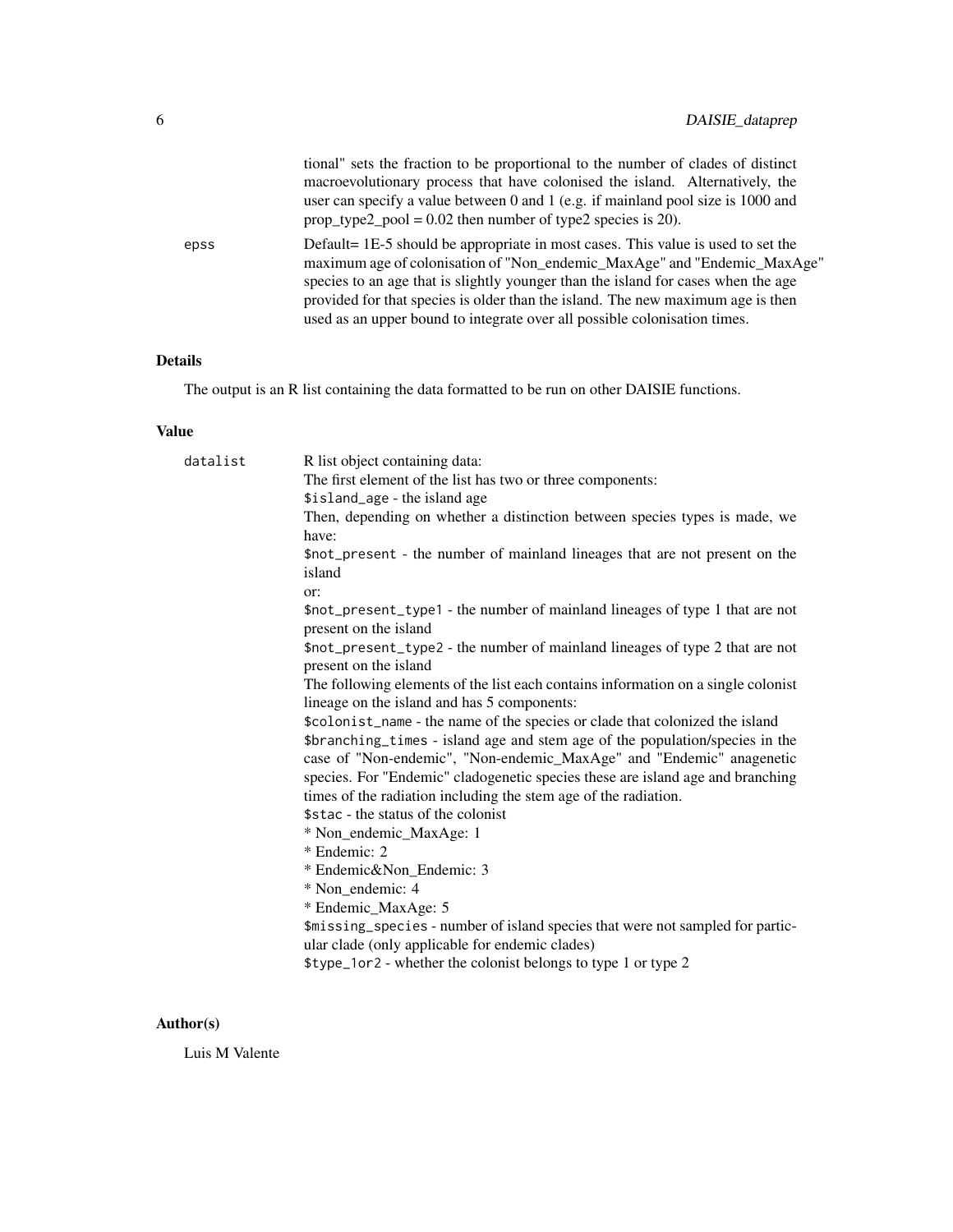#### References

Valente, L.M., A.B. Phillimore and R.S. Etienne (2015). Equilibrium and non-equilibrium dynamics simultaneously operate in the Galapagos islands. Ecology Letters 18: 844-852.

#### Examples

### Create Galapagos data object where all taxa have the same macroevolutionary process

```
data(Galapagos_datatable)
DAISIE_dataprep(
  datatable = Galapagos_datatable,
  island_age = 4,
  M = 1000)
```
### Create Galapagos data object with a distinct macroevolutionary processes # for the Darwin's finches. One process applies to type 1 species (all species # except for Darwin's finches) and the other applies only to type 2 species # (Darwin's finches). Set fraction of potential colonists of type 2 to be # proportional to the number of type2 clades present on the island.

```
data(Galapagos_datatable)
DAISIE_dataprep(
  datatable = Galapagos_datatable,
  island_age = 4,M = 1000,number_clade_types = 2,
  list_type2_clades = "Finches"
  \lambda
```
### Create Galapagos data object with a distinct macroevolutionary processes # for the Darwin's finches. One process applies to type 1 species (all species # except for Darwin's finches) and the other applies only to type 2 species # (Darwin's finches). Set fraction of potential colonists of type 2 to be 0.163.

```
data(Galapagos_datatable)
DAISIE_dataprep(
  datatable = Galapagos_datatable,
  island_age = 4,
  M = 1000,number_clade_types = 2,
  list_type2_clades = "Finches",
  prop_type2_pool = 0.163)
```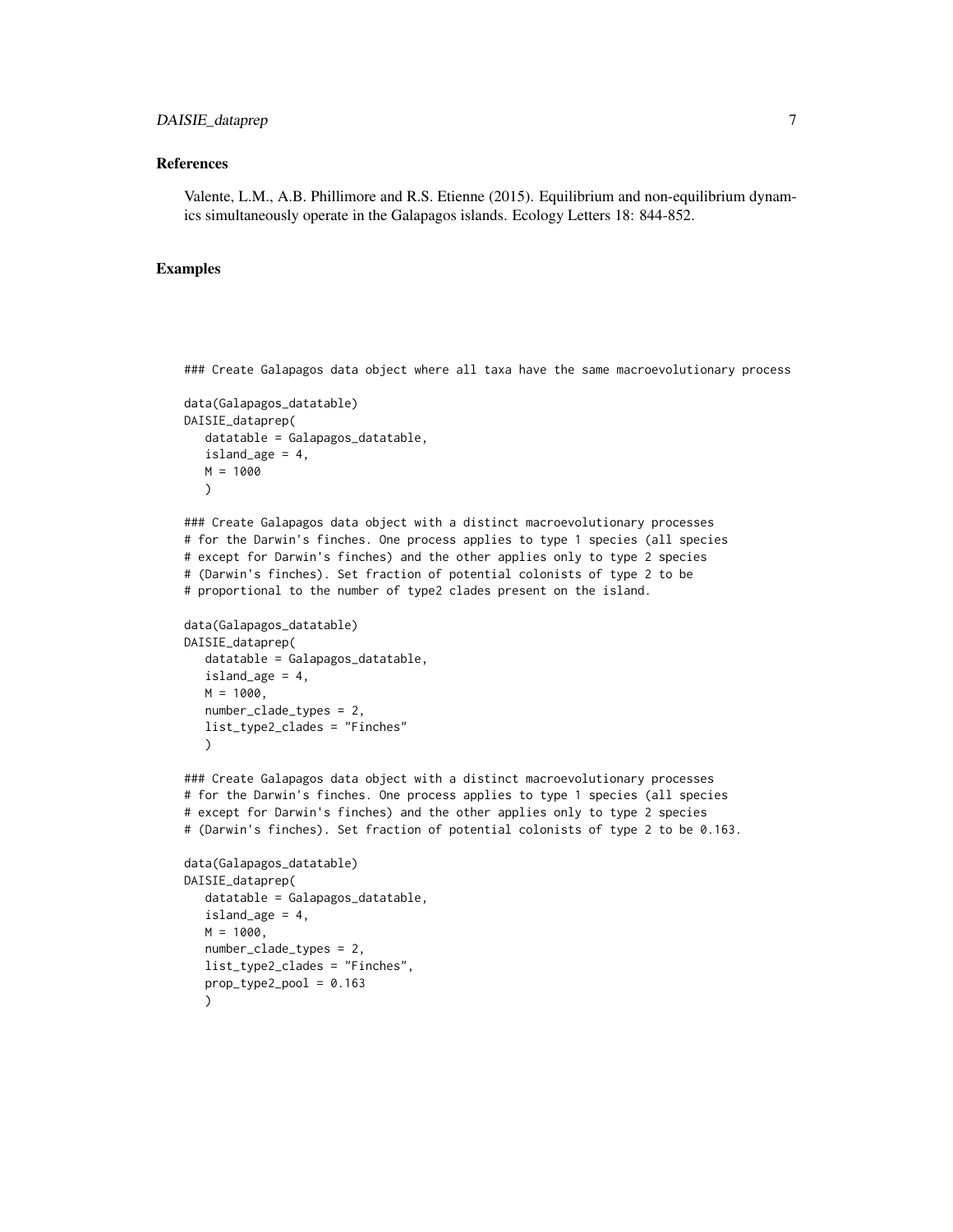<span id="page-7-0"></span>

# Description

This function calculates the expected number of endemics, non-endemics and the sum of these for a given set of parameter values, a given mainland species pool size and a given time

# Usage

```
DAISIE_ExpEIN(
   t,
   pars,
   M,
   initEI = c(0,0))
```
# Arguments

|        | The time at which the expectations need to be computed                                                                                                                                                                                                                                                             |
|--------|--------------------------------------------------------------------------------------------------------------------------------------------------------------------------------------------------------------------------------------------------------------------------------------------------------------------|
| pars   | Vector of parameters:                                                                                                                                                                                                                                                                                              |
|        | pars[1] corresponds to lambda <sup><math>\lambda</math></sup> c (cladogenesis rate)<br>pars[2] corresponds to mu (extinction rate)<br>$pars[3]$ corresponds to K (clade-level carrying capacity)<br>pars[4] corresponds to gamma (immigration rate)<br>$pars[5]$ corresponds to lambda $\land a$ (anagenesis rate) |
| M      | The size of the mainland pool, i.e the number of species that can potentially<br>colonize the island                                                                                                                                                                                                               |
| initEI | The initial values of the number of endemics and non-endemics                                                                                                                                                                                                                                                      |
| lue    |                                                                                                                                                                                                                                                                                                                    |

# Val

| out | The output is a list with three elements:                                                                                               |
|-----|-----------------------------------------------------------------------------------------------------------------------------------------|
|     | ExpE The number of endemic species<br>ExpI The number of non-endemic species<br>ExpN The sum of the number of endemics and non-endemics |

# Author(s)

Rampal S. Etienne

# References

Valente, L.M., A.B. Phillimore and R.S. Etienne (2015). Equilibrium and non-equilibrium dynamics simultaneously operate in the Galapagos islands. Ecology Letters 18: 844-852.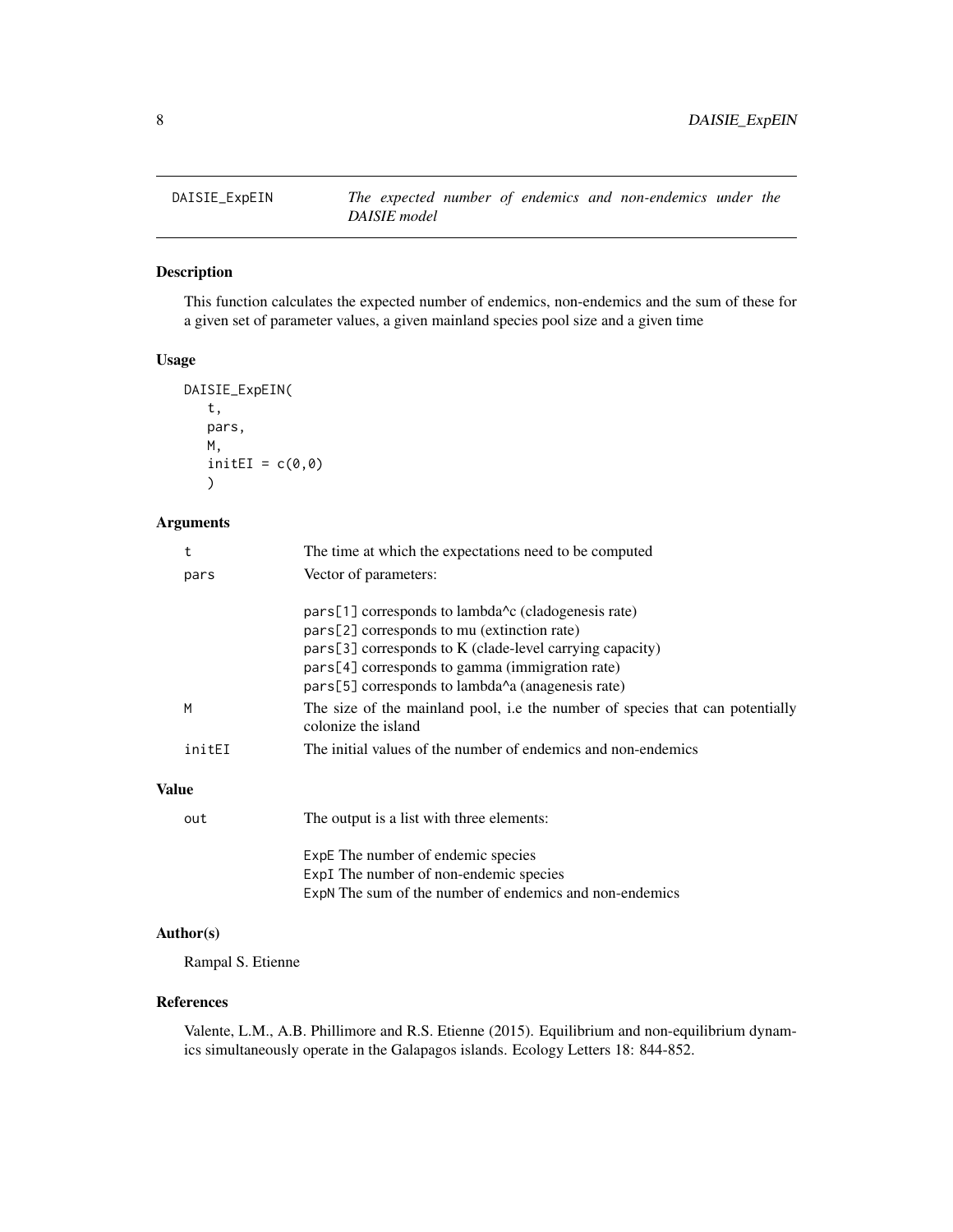# <span id="page-8-0"></span>DAISIE\_loglik\_all 9

# Examples

### Compute the expected values at  $t = 4$ , for a mainland pool size of 1000 potential # colonists and a vector of 5 parameters (cladogenesis, extinction, clade-level carrying # capacity, immigration, anagenesis)

```
DAISIE_ExpEIN(
   t = 4,
   pars = c(0.5, 0.1, Inf, 0.01, 0.4),M = 1000
   \lambda
```
<span id="page-8-1"></span>DAISIE\_loglik\_all *Computes the loglikelihood of the DAISIE model given data and a set of model parameters*

# Description

Computes the loglikelihood of the DAISIE model given colonization and branching times for lineages on an island, and a set of model parameters

# Usage

```
DAISIE_loglik_all(
   pars1,
   pars2,
   datalist,
   methode = "lsodes"
   \lambda
```
# Arguments

pars1 Contains the model parameters:

| pars1[1] corresponds to lambda <sup><math>\lambda</math></sup> c (cladogenesis rate)                           |
|----------------------------------------------------------------------------------------------------------------|
| pars1[2] corresponds to mu (extinction rate)                                                                   |
| $pars1[3]$ corresponds to K (clade-level carrying capacity)                                                    |
| pars1[4] corresponds to gamma (immigration rate)                                                               |
| pars1[5] corresponds to lambda^a (anagenesis rate)                                                             |
| pars1[6] corresponds to lambda <sup><math>\lambda</math></sup> c (cladogenesis rate) for an optional subset of |
| the species                                                                                                    |
| pars1[7] corresponds to mu (extinction rate) for an optional subset of the                                     |
| species                                                                                                        |
| pars1[8] corresponds to K (clade-level carrying capacity) for an optional sub-<br>set of the species           |
| pars1[9] corresponds to gamma (immigration rate) for an optional subset of                                     |
| the species                                                                                                    |
| pars1[10] corresponds to lambda <sup><math>\wedge</math></sup> a (anagenesis rate) for an optional subset of   |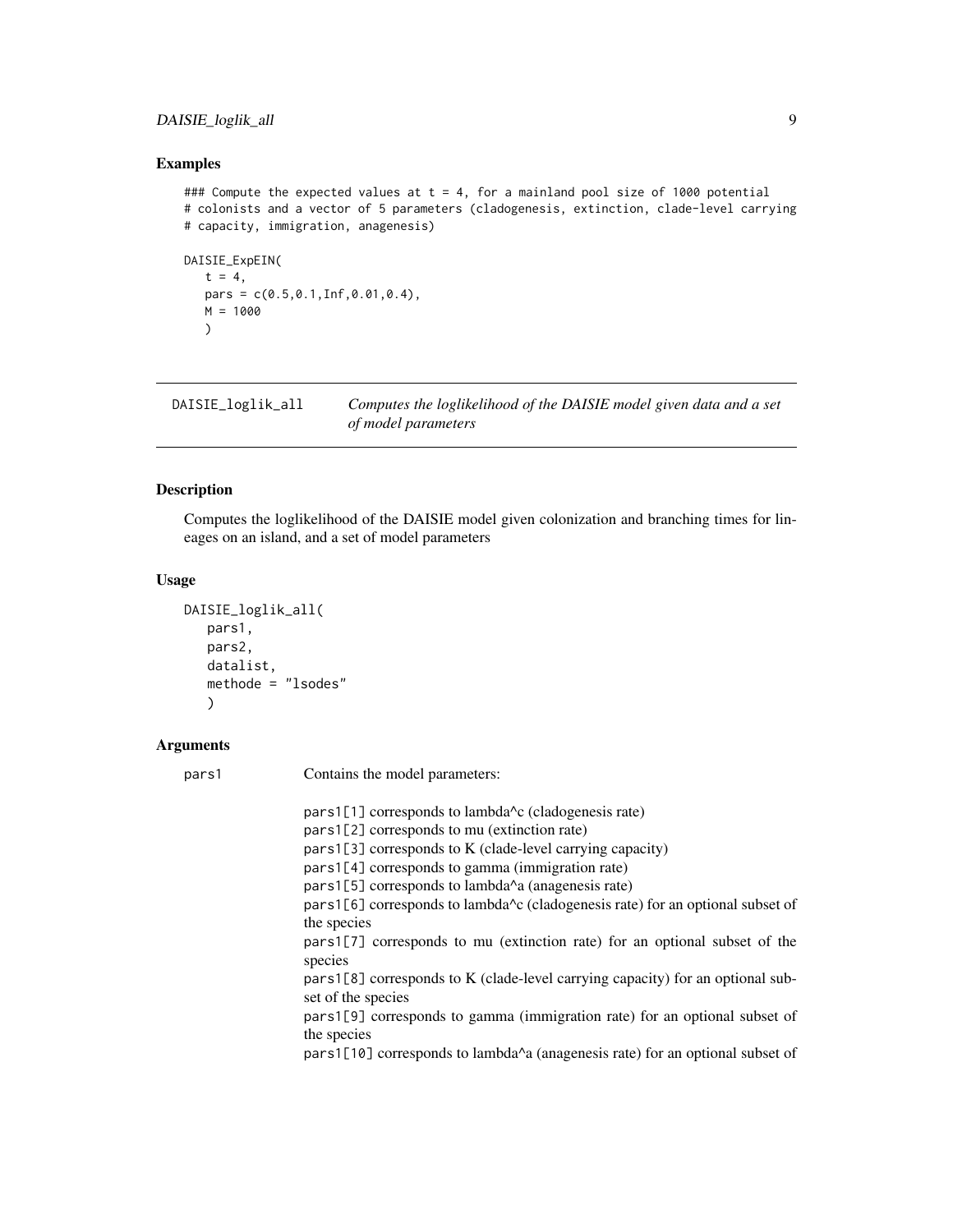|          | the species<br>pars1[11] corresponds to p_f (fraction of mainland species that belongs to the<br>second subset of species<br>The elements 6:10 and 11 are optional, that is, pars 1 should either contain 5, 10<br>or 11 elements. If 10, then the fraction of potential colonists of type 2 is com-<br>puted from the data. If 11, then pars1[11] is used, overruling any information in<br>the data. |
|----------|--------------------------------------------------------------------------------------------------------------------------------------------------------------------------------------------------------------------------------------------------------------------------------------------------------------------------------------------------------------------------------------------------------|
| pars2    | Contains the model settings                                                                                                                                                                                                                                                                                                                                                                            |
|          | $pars2[1]$ corresponds to $lx = length$ of ODE variable x<br>pars2[2] corresponds to ddmodel = diversity-dependent model, model of diversity-<br>dependence, which can be one of                                                                                                                                                                                                                       |
|          | $dd model = 0$ : no diversity dependence<br>$dd model = 1$ : linear dependence in speciation rate<br>$dd_{model} = 11$ : linear dependence in speciation rate and in immigration rate<br>$dd model = 2$ : exponential dependence in speciation rate<br>$dd model = 21$ : exponential dependence in speciation rate and in immigration<br>rate                                                          |
|          | $pars2[3]$ corresponds to cond = setting of conditioning                                                                                                                                                                                                                                                                                                                                               |
|          | $\text{cond} = 0$ : conditioning on island age<br>$cond = 1$ : conditioning on island age and non-extinction of the island biota                                                                                                                                                                                                                                                                       |
|          | $pars2[4]$ sets whether parameters and likelihood should be printed $(1)$ or not<br>(0)                                                                                                                                                                                                                                                                                                                |
| datalist | Data object containing information on colonisation and branching times. This<br>object can be generated using the DAISIE_dataprep function, which converts a<br>user-specified data table into a data object, but the object can of course also be<br>entered directly. It is an R list object with the following elements.<br>The first element of the list has two or three components:              |
|          | \$island_age - the island age<br>Then, depending on whether a distinction between types is made, we have:<br>\$not_present - the number of mainland lineages that are not present on the<br>island<br>or:                                                                                                                                                                                              |
|          | \$not_present_type1 - the number of mainland lineages of type 1 that are not                                                                                                                                                                                                                                                                                                                           |
|          | present on the island<br>\$not_present_type2 - the number of mainland lineages of type 2 that are not<br>present on the island                                                                                                                                                                                                                                                                         |
|          | The remaining elements of the list each contains information on a single colonist<br>lineage on the island and has 5 components:                                                                                                                                                                                                                                                                       |
|          | \$colonist_name - the name of the species or clade that colonized the island<br>\$branching_times - island age and stem age of the population/species in the                                                                                                                                                                                                                                           |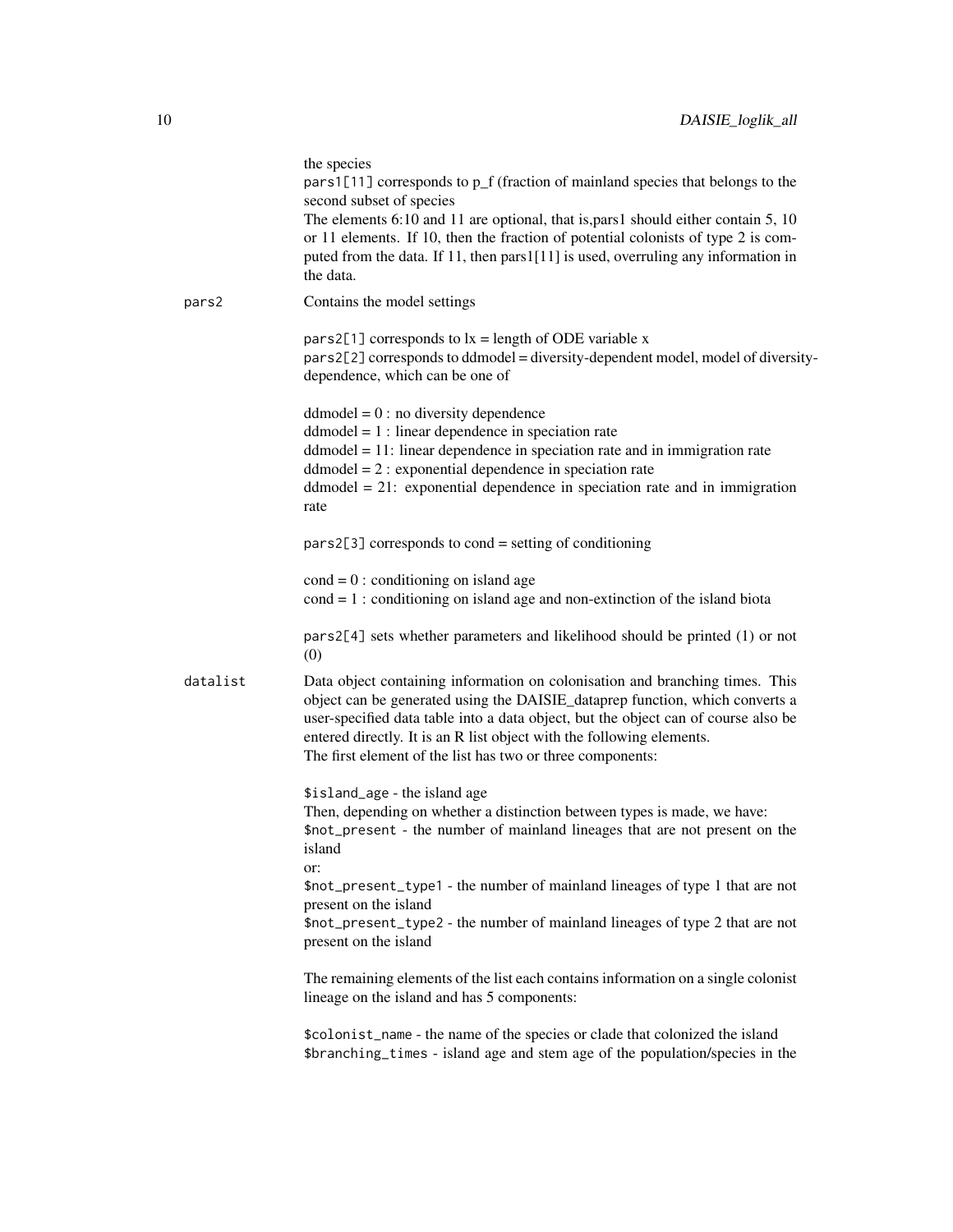<span id="page-10-0"></span>

|         | case of Non-endemic, Non-endemic_MaxAge and Endemic anagenetic species.<br>For cladogenetic species these should be island age and branching times of the<br>radiation including the stem age of the radiation.<br>\$stac - the status of the colonist |
|---------|--------------------------------------------------------------------------------------------------------------------------------------------------------------------------------------------------------------------------------------------------------|
|         | * Non endemic MaxAge: 1<br>* Endemic: 2                                                                                                                                                                                                                |
|         | * Endemic&Non_Endemic: 3                                                                                                                                                                                                                               |
|         | * Non_endemic: 4                                                                                                                                                                                                                                       |
|         | * Endemic_MaxAge: 5                                                                                                                                                                                                                                    |
|         | \$missing_species - number of island species that were not sampled for partic-<br>ular clade (only applicable for endemic clades)<br>\$type1or2 - whether the colonist belongs to type 1 or type 2                                                     |
| methode | Method of the ODE-solver. See package deSolve for details. Default is "lsodes"                                                                                                                                                                         |

# Details

The output is a loglikelihood value

#### Value

The loglikelihood

# Author(s)

Rampal S. Etienne & Bart Haegeman

# References

Valente, L.M., A.B. Phillimore and R.S. Etienne (2015). Equilibrium and non-equilibrium dynamics simultaneously operate in the Galapagos islands. Ecology Letters 18: 844-852.

# See Also

[DAISIE\\_ML](#page-12-1), [DAISIE\\_sim](#page-25-1)

# Examples

```
data(Galapagos_datalist_2types)
pars1 = c(0.195442017,0.087959583,Inf,0.002247364,0.873605049,
          3755.202241,8.909285094,14.99999923,0.002247364,0.873605049,0.163)
pars2 = c(100, 11, 0, 1)DAISIE_loglik_all(pars1,pars2,Galapagos_datalist_2types)
```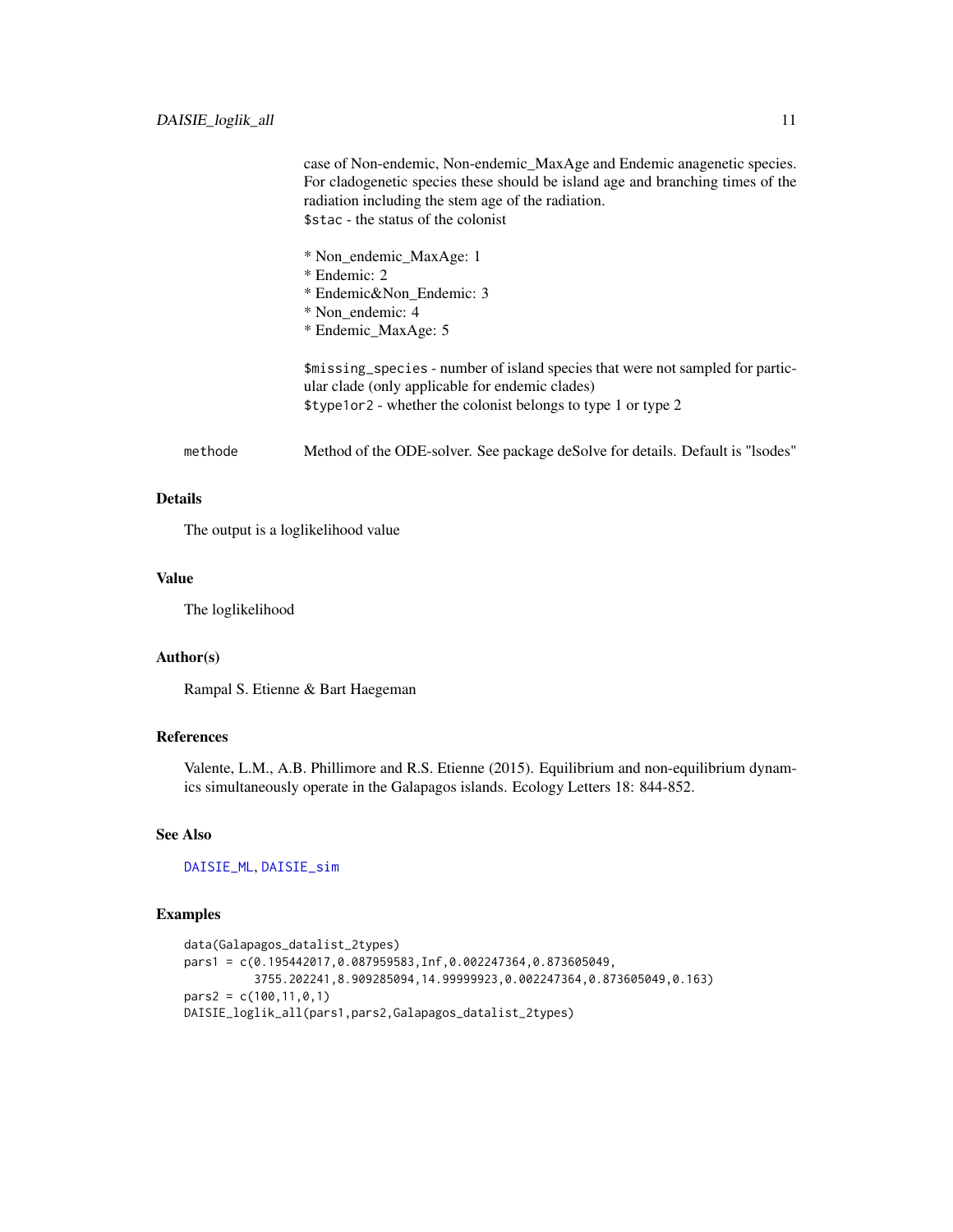<span id="page-11-0"></span>DAISIE\_margprobdist *The marginal distribution of endemics and non-endemics under the DAISIE model*

# Description

This function calculates the marginal distribution of the number of endemics and non-endemics and their sum for a given set of parameter values, a given mainland species pool size and a given set of times

# Usage

```
DAISIE_margprobdist(
   pars1,
   pars2,
   tvec,
   initEI = c(0,0),
   initprobs = NULL,
   pb = NULL)
```
# Arguments

| pars1     | Vector of model parameters:                                                                                                                                                                                                                                                                                                                              |
|-----------|----------------------------------------------------------------------------------------------------------------------------------------------------------------------------------------------------------------------------------------------------------------------------------------------------------------------------------------------------------|
|           | pars1[1] corresponds to lambda <sup><math>\wedge</math></sup> c (cladogenesis rate)<br>pars1[2] corresponds to mu (extinction rate)<br>pars1[3] corresponds to K (clade-level carrying capacity)<br>pars1[4] corresponds to gamma (immigration rate)<br>pars1[5] corresponds to lambda^a (anagenesis rate)                                               |
| pars2     | Vector of settings:                                                                                                                                                                                                                                                                                                                                      |
|           | pars2[1] corresponds to res, the maximum number of endemics or non-endemics<br>for which the ODE system is solved; this must be much larger than the actual<br>number for which the probability needs to be calculated.)<br>pars2[2] corresponds to M, size of the mainland pool, i.e the number of species<br>that can potentially colonize the island. |
| tvec      | The times at which the probabilities need to be computed.                                                                                                                                                                                                                                                                                                |
| initEI    | The initial values for the number of endemics and non-endemics; either this or<br>initprobs must be NULL                                                                                                                                                                                                                                                 |
| initprobs | The initial probability distribution for the number of endemics and non-endemics;<br>either this or initEI must be NULL                                                                                                                                                                                                                                  |
| pb        | Rather than computing the joint distribution from given parameter values, one<br>can also specify a precomputed probability distribution in the matrix format of<br>DAISIE_probdist.                                                                                                                                                                     |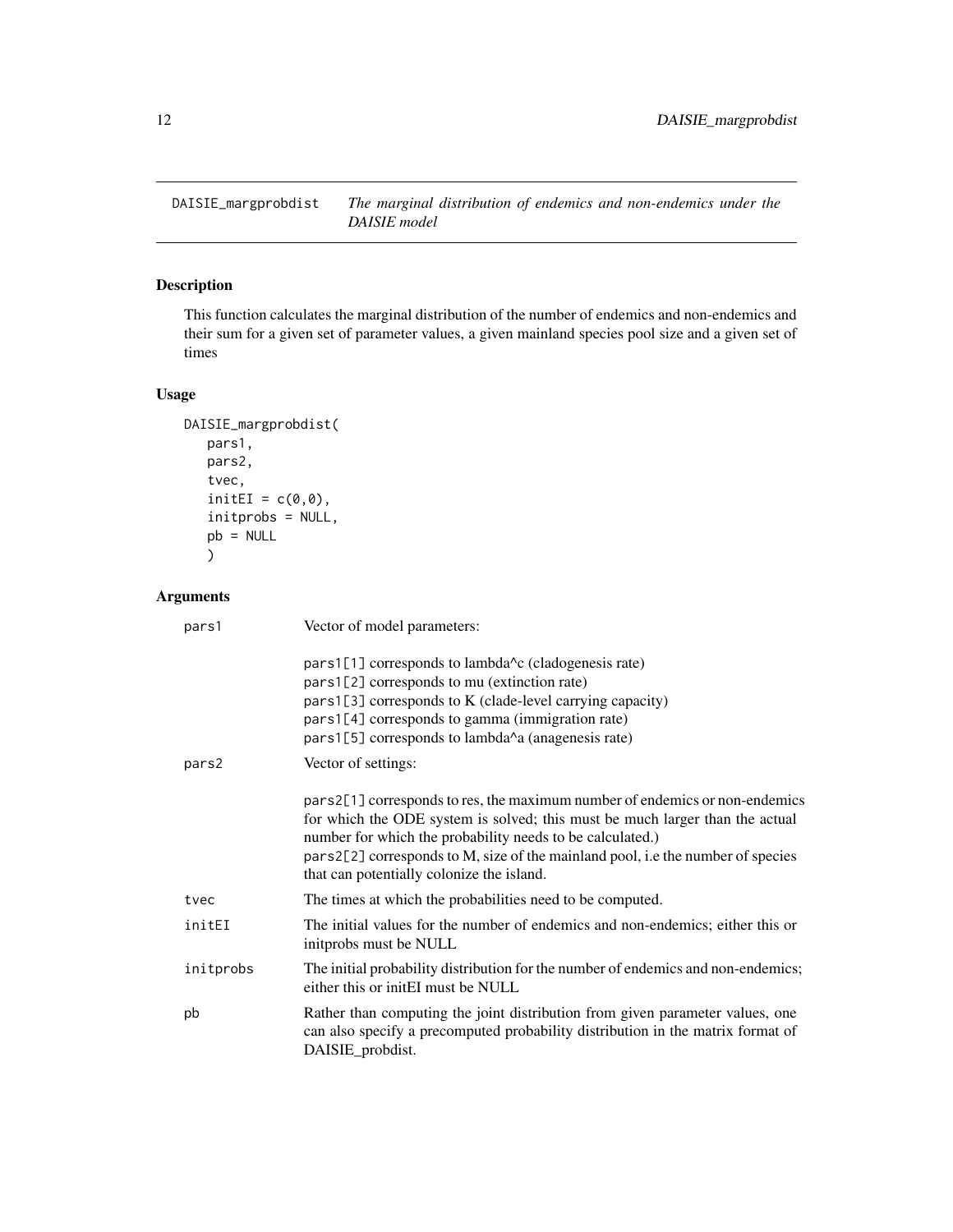# <span id="page-12-0"></span>DAISIE\_ML 13

### Value

out A list of three vectors:

pE The probability distribution of the number of endemic species pI The probability distribution of the number of non-endemic species pN The probability distribution of the sum of the number of endemics and nonendemics

## Author(s)

Rampal S. Etienne

#### References

Valente, L.M., A.B. Phillimore and R.S. Etienne (2015). Equilibrium and non-equilibrium dynamics simultaneously operate in the Galapagos islands. Ecology Letters 18: 844-852.

#### Examples

```
### Compute the marginal probability distributions at t = 4 and t = 8, for a mainland
# pool size of 250 potential colonists and a vector of 5 parameters (cladogenesis,
# extinction, clade-level carrying capacity, immigration, anagenesis) starting from
# an empty island
```

```
DAISIE_margprobdist(
  pars1 = c(0.3,0.35,Inf,0.75,0.012),
  pars2 = c(100, 250),
  tvec = c(4,8),
  initEI = c(5,1),
  initprobs = NULL
  )
```
<span id="page-12-1"></span>DAISIE\_ML *Maximization of the loglikelihood under the DAISIE model*

#### Description

This function computes the maximum likelihood estimates of the parameters of the DAISIE model for data from lineages colonizing an island. It also outputs the corresponding loglikelihood that can be used in model comparisons.

#### Usage

```
DAISIE_ML(
   datalist,
   datatype = 'single',
   initparsopt,
   idparsopt,
```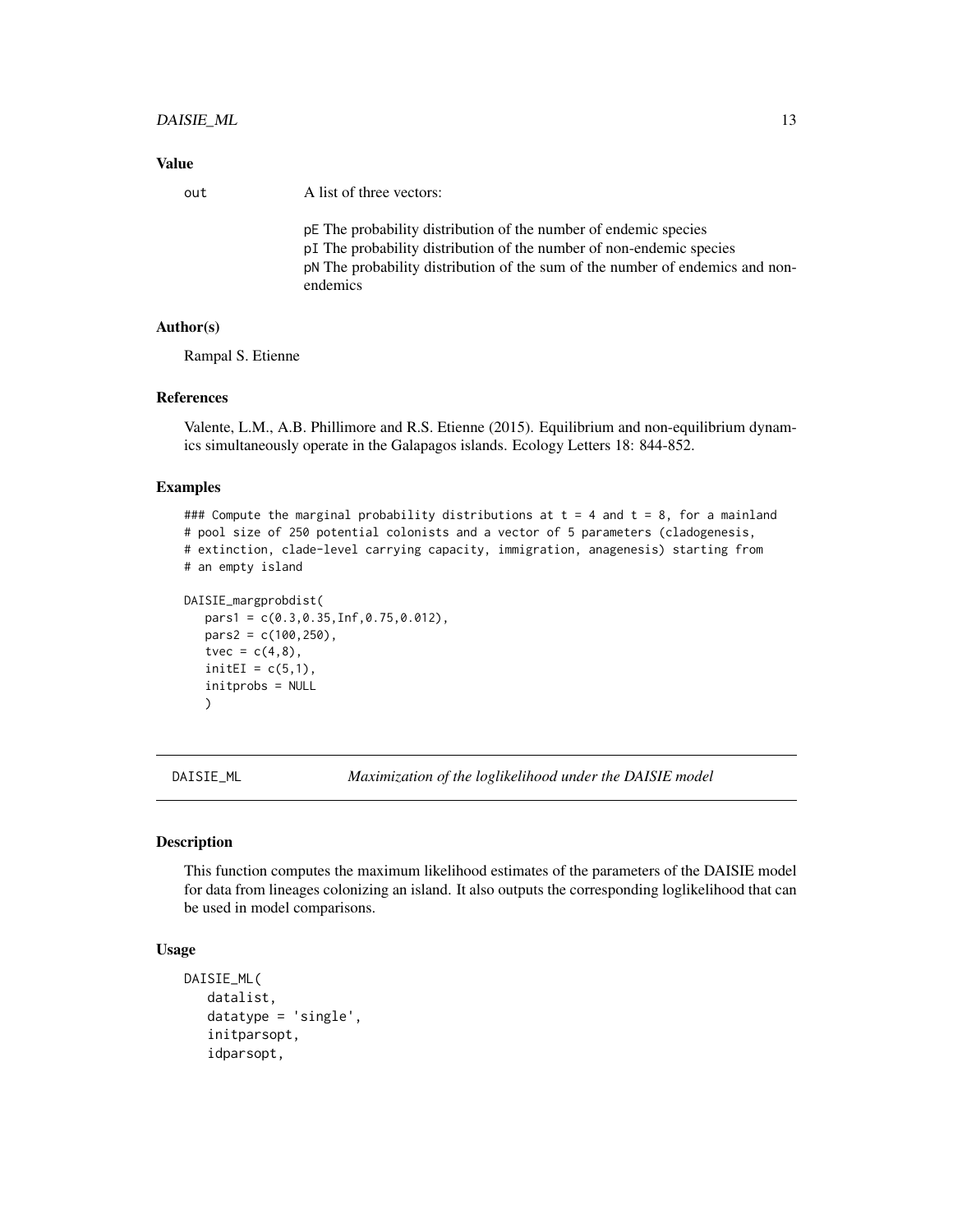```
parsfix,
idparsfix,
idparsnoshift = 6:10,
idparam<sub>1</sub> = NULL,res = 100,
ddmodel = 0,
cond = 0,
eqmodel = 0,
x_{-E} = 0.95,
x_I = 0.98,
tol = c(1e-04, 1e-05, 1e-07),
maxiter = 1000 * \text{round}((1.25)^{\text{length}}(idparsept)),methode = 'lsodes',
optimmethod = 'subplex'
)
```
#### Arguments

datalist Data object containing information on colonisation and branching times. This object can be generated using the DAISIE\_dataprep function, which converts a user-specified data table into a data object, but the object can of course also be entered directly. It is an R list object with the following elements. The first element of the list has two three components:

> \$island\_age - the island age Then, depending on whether a distinction between types is made, we have: \$not\_present - the number of mainland lineages that are not present on the island or: \$not\_present\_type1 - the number of mainland lineages of type 1 that are not present on the island \$not\_present\_type2 - the number of mainland lineages of type 2 that are not present on the island

> The remaining elements of the list each contains information on a single colonist lineage on the island and has 5 components:

> \$colonist\_name - the name of the species or clade that colonized the island \$branching\_times - island age and stem age of the population/species in the case of Non-endemic, Non-endemic\_MaxAge and Endemic anagenetic species. For cladogenetic species these should be island age and branching times of the radiation including the stem age of the radiation. \$stac - the status of the colonist

- \* Non\_endemic\_MaxAge: 1
- \* Endemic: 2
- \* Endemic&Non\_Endemic: 3
- \* Non\_endemic: 4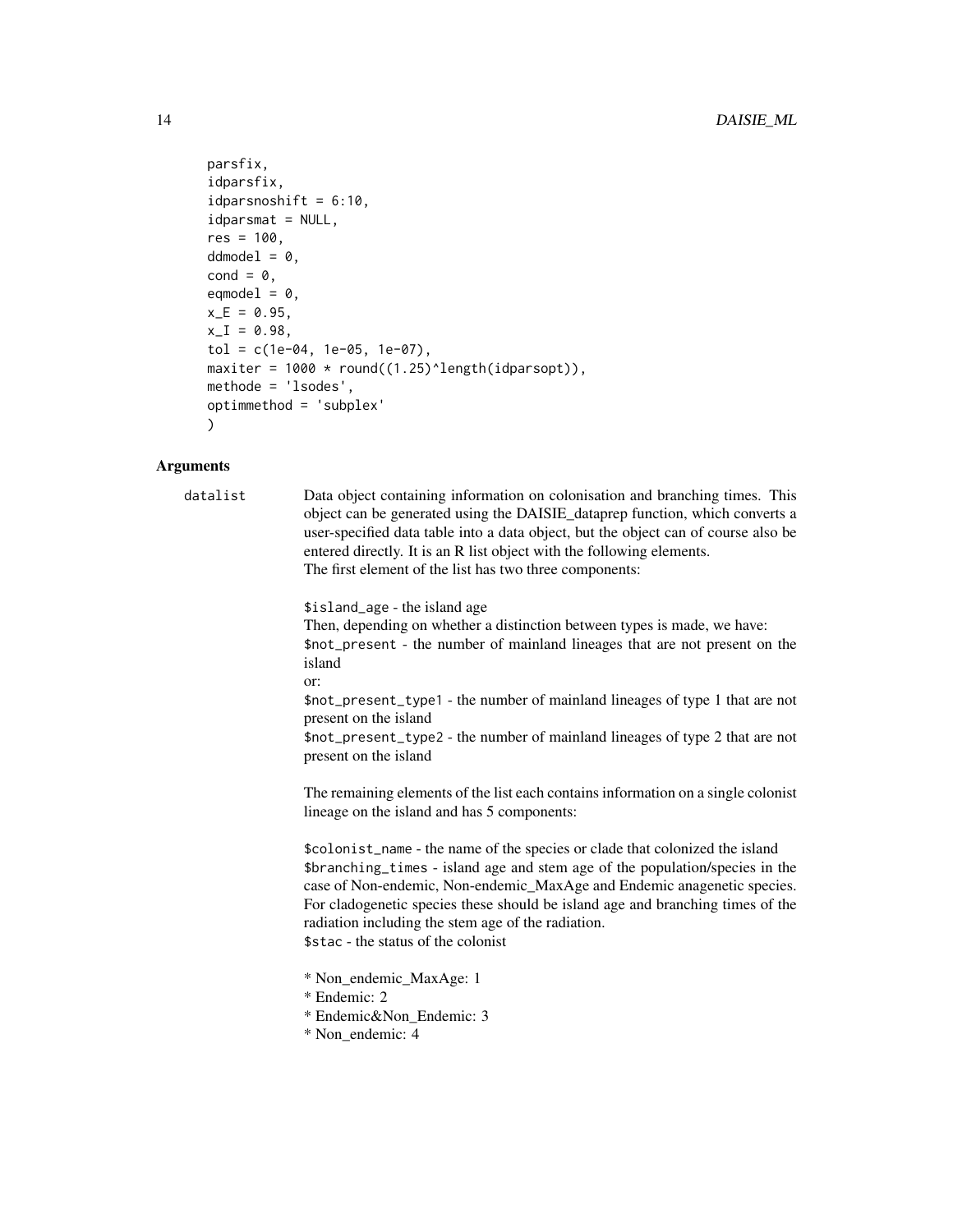|               | \$missing_species - number of island species that were not sampled for partic-<br>ular clade (only applicable for endemic clades)                                                                                                                                                              |
|---------------|------------------------------------------------------------------------------------------------------------------------------------------------------------------------------------------------------------------------------------------------------------------------------------------------|
|               | \$type1or2 - whether the colonist belongs to type 1 or type 2                                                                                                                                                                                                                                  |
| datatype      | Sets the type of data: 'single' for a single island or archipelago treated as one,<br>and 'multiple' for multiple archipelagoes potentially sharing the same parame-<br>ters                                                                                                                   |
| initparsopt   | The initial values of the parameters that must be optimized                                                                                                                                                                                                                                    |
| idparsopt     | The ids of the parameters that must be optimized. The ids are defined as follows:                                                                                                                                                                                                              |
|               | $id = 1$ corresponds to lambda <sup><math>\wedge</math></sup> c (cladogenesis rate)                                                                                                                                                                                                            |
|               | $id = 2$ corresponds to mu (extinction rate)<br>$id = 3$ corresponds to K (clade-level carrying capacity)                                                                                                                                                                                      |
|               | $id = 4$ corresponds to gamma (immigration rate)                                                                                                                                                                                                                                               |
|               | $id = 5$ corresponds to lambda <sup><math>\wedge</math></sup> a (anagenesis rate)                                                                                                                                                                                                              |
|               | $id = 6$ corresponds to lambda <sup><math>\lambda</math></sup> c (cladogenesis rate) for an optional subset of the                                                                                                                                                                             |
|               | species                                                                                                                                                                                                                                                                                        |
|               | $id = 7$ corresponds to mu (extinction rate) for an optional subset of the species<br>$id = 8$ corresponds to K (clade-level carrying capacity) for an optional subset of<br>the species                                                                                                       |
|               | $id = 9$ corresponds to gamma (immigration rate) for an optional subset of the<br>species                                                                                                                                                                                                      |
|               | $id = 10$ corresponds to lambda <sup><math>\wedge</math></sup> a (anagenesis rate) for an optional subset of the<br>species                                                                                                                                                                    |
|               | $id = 11$ corresponds to $p_f$ (fraction of mainland species that belongs to the<br>second subset of species                                                                                                                                                                                   |
| idparsfix     | The ids of the parameters that should not be optimized, e.g. $c(1,3)$ if lambda <sup><math>\lambda</math></sup> c<br>and K should not be optimized.                                                                                                                                            |
| parsfix       | The values of the parameters that should not be optimized                                                                                                                                                                                                                                      |
| idparsnoshift | For datatype = 'single' only: The ids of the parameters that should not be dif-<br>ferent between two groups of species; This can only apply to ids 6:10, e.g. id-<br>parsnoshift = $c(6,7)$ means that lambda <sup><math>\wedge</math></sup> c and mu have the same values for both<br>groups |
| idparsmat     | For datatype = 'multiple' only: Matrix containing the ids of the parameters,<br>linking them to initparsopt and parsfix. Per island system we use the following<br>order:                                                                                                                      |
|               | $*$ lac = (initial) cladogenesis rate                                                                                                                                                                                                                                                          |
|               | $*$ mu = extinction rate                                                                                                                                                                                                                                                                       |
|               | $* K =$ maximum number of species possible in the clade<br>$*$ gam = (initial) immigration rate                                                                                                                                                                                                |
|               | $*$ laa = (initial) anagenesis rate                                                                                                                                                                                                                                                            |
|               | Example: idparsmat = rbind(c(1,2,3,4,5),c(1,2,3,6,7)) has different rates of im-<br>migration and anagenesis for the two islands.                                                                                                                                                              |
| res           | Sets the maximum number of species for which a probability must be computed,<br>must be larger than the size of the largest clade                                                                                                                                                              |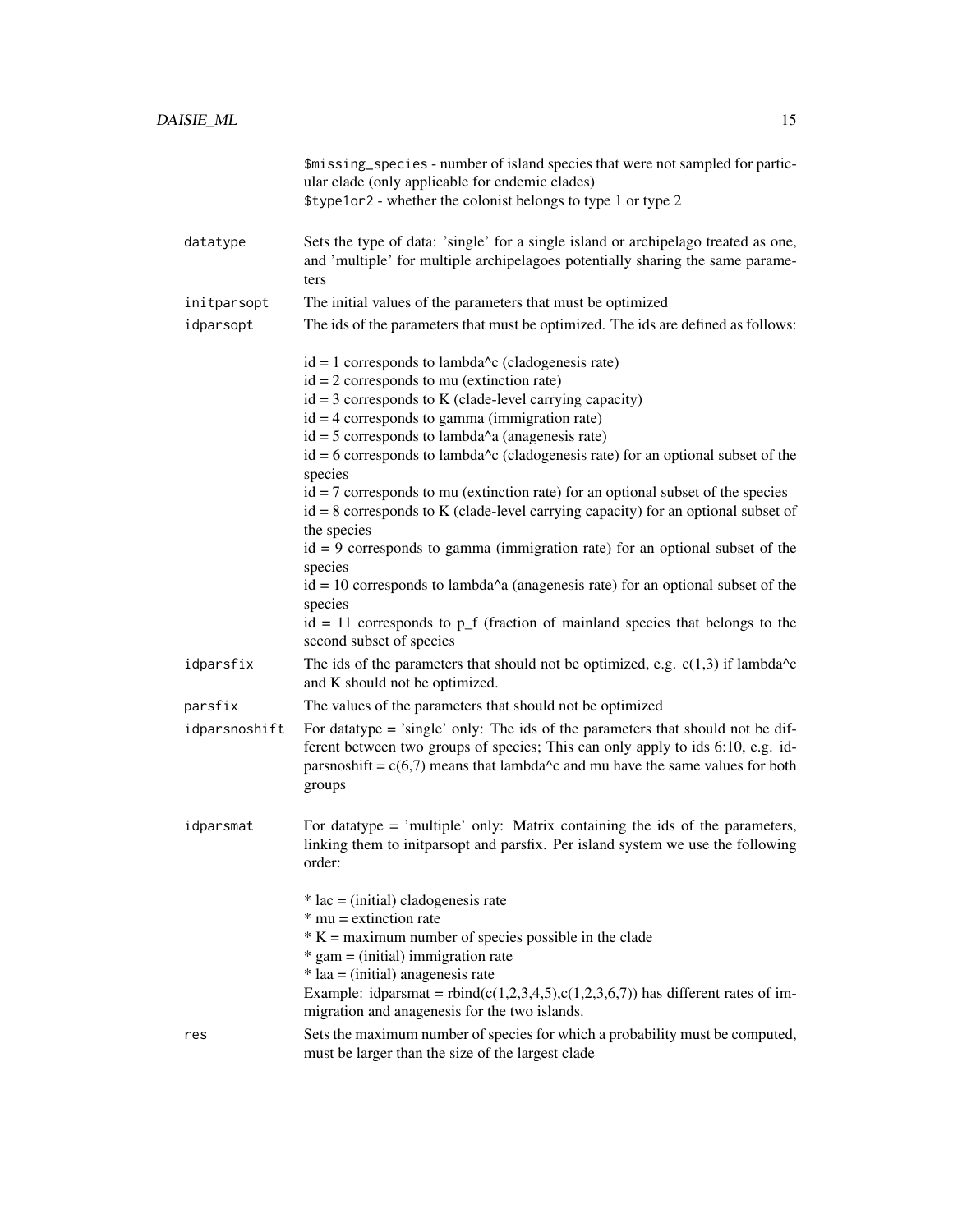| ddmodel           | Sets the model of diversity-dependence:                                                                                                                                                                                                                                                                                                                                                                                                                                                       |
|-------------------|-----------------------------------------------------------------------------------------------------------------------------------------------------------------------------------------------------------------------------------------------------------------------------------------------------------------------------------------------------------------------------------------------------------------------------------------------------------------------------------------------|
|                   | $dd model = 0$ : no diversity dependence<br>$dd model = 1$ : linear dependence in speciation rate<br>$dd_{model} = 11$ : linear dependence in speciation rate and in immigration rate<br>$dd model = 2$ : exponential dependence in speciation rate<br>$dd model = 21$ : exponential dependence in speciation rate and in immigration<br>rate                                                                                                                                                 |
| cond              | $\text{cond} = 0$ : conditioning on island age<br>$\text{cond} = 1$ : conditioning on island age and non-extinction of the island biota                                                                                                                                                                                                                                                                                                                                                       |
| eqmodel           | Sets the equilibrium constraint that can be used during the likelihood optimiza-<br>tion. Only available for datatype = 'single'.                                                                                                                                                                                                                                                                                                                                                             |
|                   | eqmodel = $0$ : no equilibrium is assumed<br>eqmodel $= 13$ : near-equilibrium is assumed on endemics using deterministic<br>equation for endemics and immigrants. Endemics must be within x_E of the<br>equilibrium value<br>eqmodel = $15$ : near-equilibrium is assumed on endemics and immigrants using<br>deterministic equation for endemics and immigrants. Endemics must be within<br>x_E of the equilibrium value, while non-endemics must be within x_I of the<br>equilibrium value |
| $x$ <sub>-E</sub> | Sets the fraction of the equlibrium endemic diversity above which the endemics<br>are assumed to be in equilibrium; only active for eqmodel = $13$ or $15$                                                                                                                                                                                                                                                                                                                                    |
| $x_{-}I$          | Sets the fraction of the equlibrium non-endemic diversity above which the sys-<br>tem is assumed to be in equilibrium; only active for eqmodel $= 15$                                                                                                                                                                                                                                                                                                                                         |
| tol               | Sets the tolerances in the optimization. Consists of:<br>$relto1x = relative tolerance of parameter values in optimization$<br>reltolf = relative tolerance of function value in optimization<br>$abstolx = absolute tolerance of parameter values in optimization$                                                                                                                                                                                                                           |
| maxiter           | Sets the maximum number of iterations in the optimization                                                                                                                                                                                                                                                                                                                                                                                                                                     |
| methode           | Method of the ODE-solver. See package deSolve for details. Default is "lsodes"                                                                                                                                                                                                                                                                                                                                                                                                                |
| optimmethod       | Method used in likelihood optimization. Default is "subplex" (see subplex pack-<br>age). Alternative is 'simplex' which was the method in previous versions.                                                                                                                                                                                                                                                                                                                                  |

# Details

The result of sort(c(idparsopt, idparsfix, idparsnoshift)) should be identical to  $c(1:10)$ . If not, an error is reported that the input is incoherent. The same happens when the length of initparsopt is different from the length of idparsopt, and the length of parsfix is different from the length of idparsfix.

Including the 11th parameter (p\_f) in either idparsopt or idparsfix (and therefore initparsopt or parsfix) is optional. If this parameter is not specified, then the information in the data is used, otherwise the information in the data is overruled.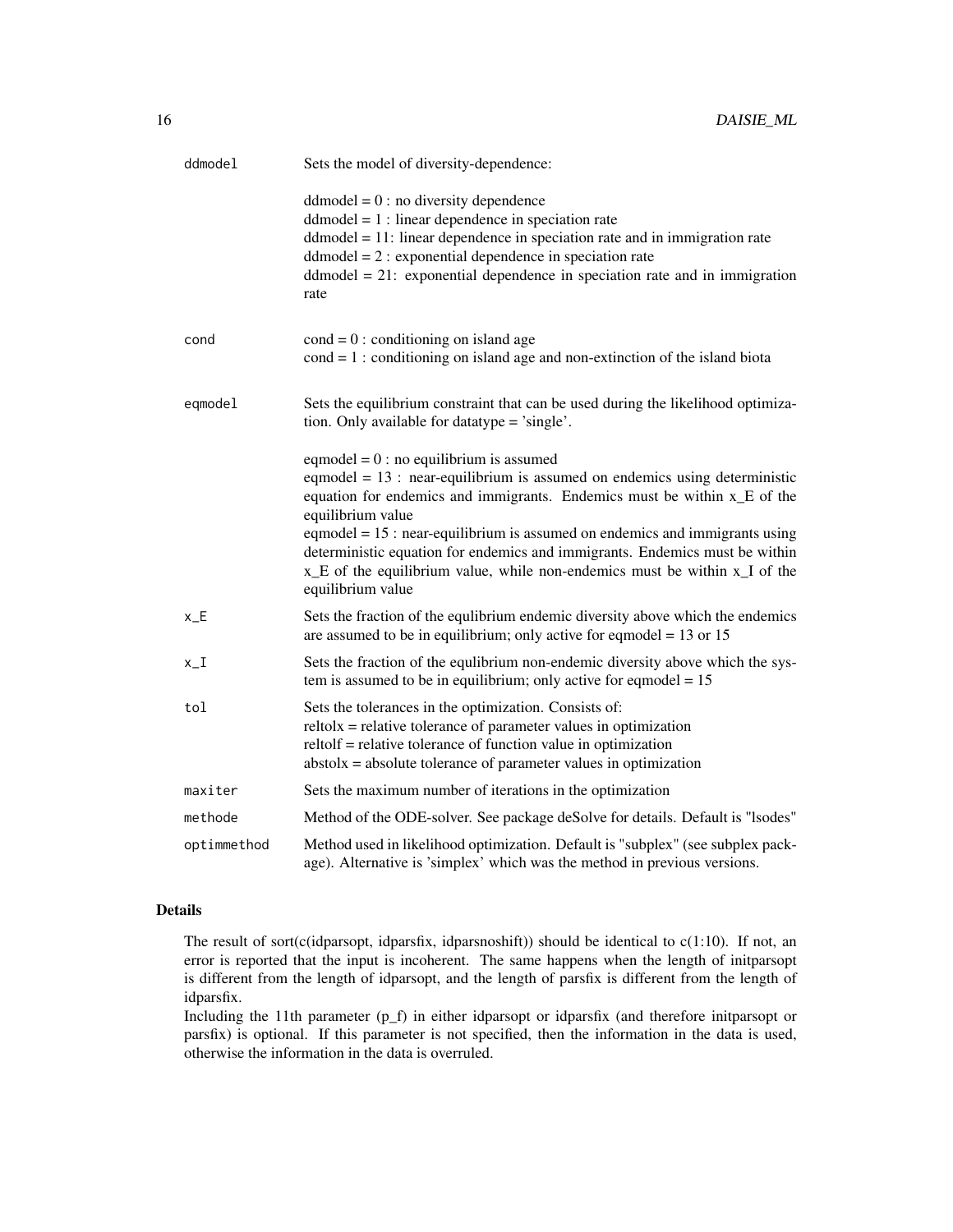# <span id="page-16-0"></span>DAISIE\_ML 17

# Value

The output is a dataframe containing estimated parameters and maximum loglikelihood.

| $lambda_c$     | gives the maximum likelihood estimate of lambda <sup><math>\lambda</math></sup> c, the rate of cladogenesis                     |
|----------------|---------------------------------------------------------------------------------------------------------------------------------|
| mu             | gives the maximum likelihood estimate of mu, the extinction rate                                                                |
| К              | gives the maximum likelihood estimate of K, the carrying-capacity                                                               |
| gamma          | gives the maximum likelihood estimate of gamma, the immigration rate                                                            |
| lambda_a       | gives the maximum likelihood estimate of lambda^a, the rate of anagenesis                                                       |
| lambda_c2      | gives the maximum likelihood estimate of lambda $\sim$ c2, the rate of cladogenesis<br>for the optional second group of species |
| mu2            | gives the maximum likelihood estimate of mu2, the extinction rate for the op-<br>tional second group of species                 |
| K <sub>2</sub> | gives the maximum likelihood estimate of K2, the carrying-capacity for the op-<br>tional second group of species                |
| gamma2         | gives the maximum likelihood estimate of gamma2, the immigration rate for the<br>optional second group of species               |
| $lambda_a2$    | gives the maximum likelihood estimate of lambda^a2, the rate of anagenesis for<br>the optional second group of species          |
| loglik         | gives the maximum loglikelihood                                                                                                 |
| df             | gives the number of estimated parameters, <i>i.e.</i> degrees of feedom                                                         |
| conv           | gives a message on convergence of optimization; $conv = 0$ means convergence                                                    |

# Author(s)

Rampal S. Etienne

# References

Valente, L.M., A.B. Phillimore and R.S. Etienne (2015). Equilibrium and non-equilibrium dynamics simultaneously operate in the Galapagos islands. Ecology Letters 18: 844-852. <DOI:10.1111/ele.12461>.

# See Also

[DAISIE\\_loglik\\_all](#page-8-1), [DAISIE\\_sim](#page-25-1)

# Examples

```
cat("
### When all species have the same rates, and we want to optimize all 5 parameters,
# we use:
data(Galapagos_datalist)
DAISIE_ML(
   datalist = Galapagos_datalist,
   initparsopt = c(2.5, 2.7, 20, 0.009, 1.01),
   ddmodel = 11,
```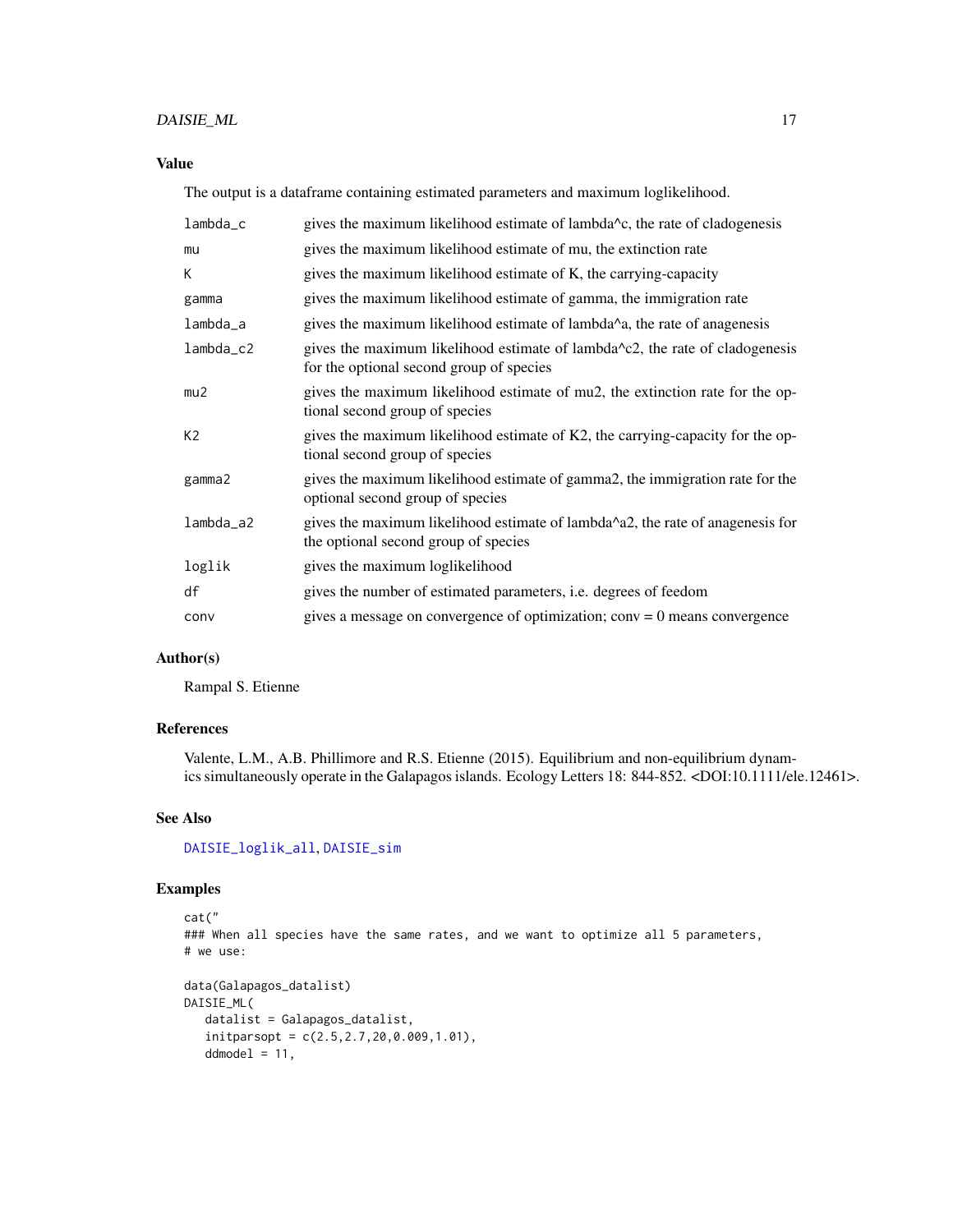```
idparsept = 1:5,
  parsfix = NULL,
   idparsfix = NULL
)
### When all species have the same rates, and we want to optimize all parameters
# except K (which we set equal to Inf), we use:
data(Galapagos_datalist)
DAISIE_ML(
  datalist = Galapagos_datalist,
  initparsopt = c(2.5,2.7,0.009,1.01),
   idparsept = c(1, 2, 4, 5),
  parsfix = Inf,
   idparsfix = 3
  \lambda### When all species have the same rates except that the finches have a different
# rate of cladogenesis, and we want to optimize all parameters except K (which we
# set equal to Inf), fixing the proportion of finch-type species at 0.163, we use:
```

```
data(Galapagos_datalist_2types)
DAISIE_ML(
   datalist = Galapagos_datalist_2types,
   initparsopt = c(0.38,0.55,0.004,1.1,2.28),
   idparsept = c(1, 2, 4, 5, 6),
   partsfix = c(Inf, Inf, 0.163),
   idparsfix = c(3,8,11),
   idparsnoshift = c(7, 9, 10)\lambda
```
### When all species have the same rates except that the finches have a different # rate of cladogenesis, extinction and a different K, and we want to optimize all # parameters, fixing the proportion of finch-type species at 0.163, we use:

```
data(Galapagos_datalist_2types)
DAISIE_ML(
   datalist = Galapagos_datalist_2types,
   ddmodel = 11,
   initparsopt = c(0.19,0.09,0.002,0.87,20,8.9,15),
   idparsopt = c(1, 2, 4, 5, 6, 7, 8),
   partsfix = c(Inf, \emptyset.163),
   idparsfix = c(3,11),
   idparsnoshift = c(9,10)\lambda
```
### When all species have the same rates except that the finches have a different # rate of extinction, and we want to optimize all parameters except K (which we # set equal to Inf), and we also# want to estimate the fraction of finch species # in the mainland pool. we use:

```
data(Galapagos_datalist_2types)
```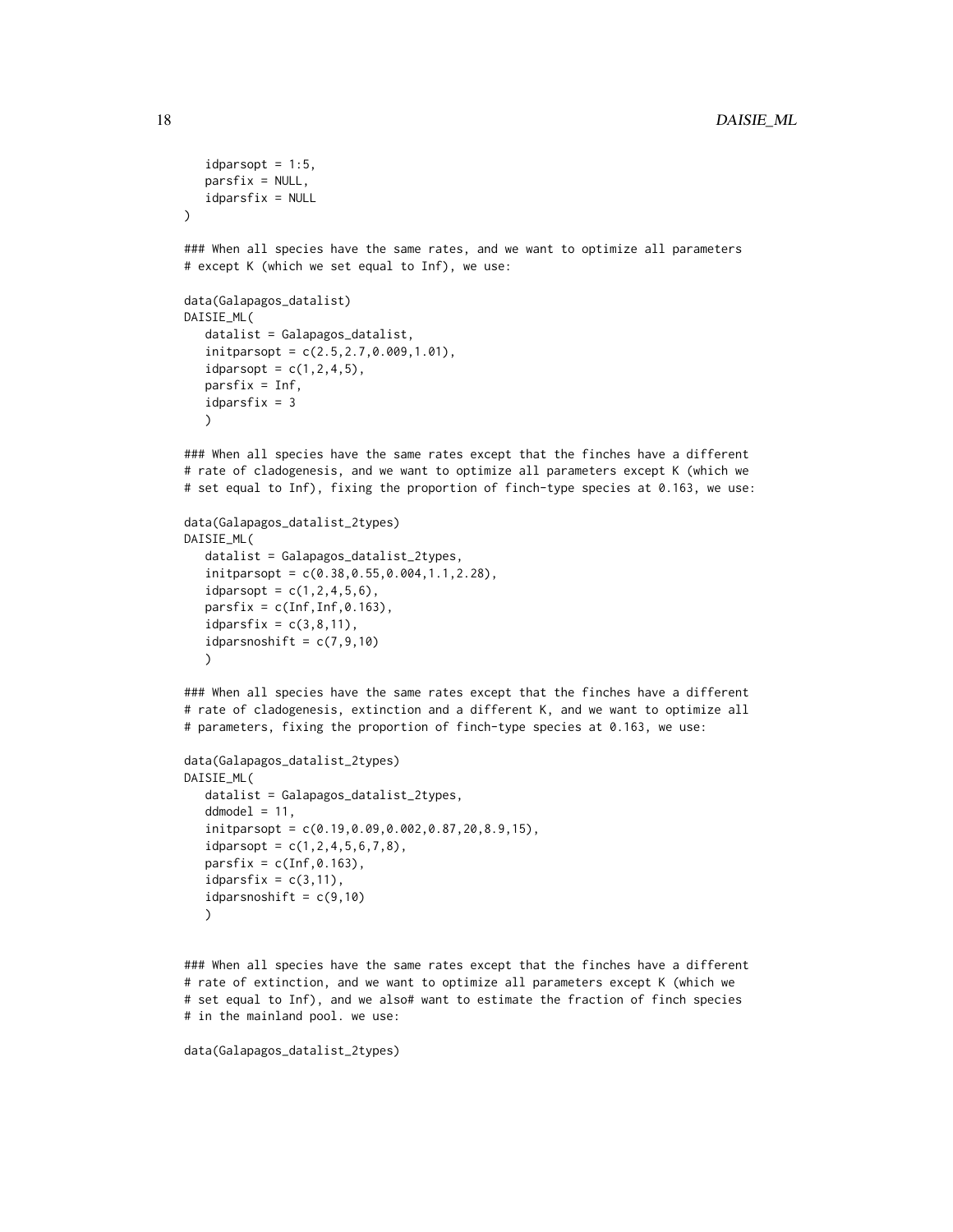# <span id="page-18-0"></span>DAISIE\_numcol 19

```
DAISIE_ML(
   datalist = Galapagos_datalist_2types,
   initparsopt = c(2.48,2.7,0.009,1.01,2.25,0.163),
   idparsopt = c(1, 2, 4, 5, 7, 11),
   partsfix = c(Inf, Inf),idparsfix = c(3,8),
   idparsnoshift = c(6, 9, 10))
```
### When we have two islands with the same rates except for immigration and anagenesis rate, # and we want to optimize all parameters, we use:

```
data(Galapagos_datalist)
DAISIE_ML(
   datalist = list(Galapagos_datalist,Galapagos_datalist),
   datatype = 'multiple',
   initparsopt = c(2.5,2.7,20,0.009,1.01,0.009,1.01),
   idparamat = <math>rbind(1:5, c(1:3, 6, 7))</math>,idparsopt = 1:7,
   parsfix = NULL,
   idparsfix = NULL
\lambda### When we consider the four Macaronesia archipelagoes and set all parameters the same
# except for rates of cladogenesis, extinction and immigration for Canary Islands,
# rate of cladogenesis is fixed to 0 for the other archipelagoes,
```

```
# diversity-dependence is assumed to be absent
# and we want to optimize all parameters, we use:
```

```
data(Macaronesia_datalist)
DAISIE_ML(
  datalist = Macaronesia_datalist,
  datatype = 'multiple',
   initparsopt = c(1.053151832,0.052148979,0.512939011,0.133766934,0.152763179),
   idparamat = rbind(1:5, c(6, 2, 3, 7, 5), 1:5, 1:5),idparsopt = c(2, 4, 5, 6, 7),partsfix = c(0,Inf),idparsfix = c(1,3))
")
```
DAISIE\_numcol *The expectation and marginal distribution of the number of colonizations (lineages) under the DAISIE model*

#### Description

This function calculates expectation and marginal distribution of the number of colonizations (lineages) for a given set of parameter values, a given mainland species pool size and a given set of times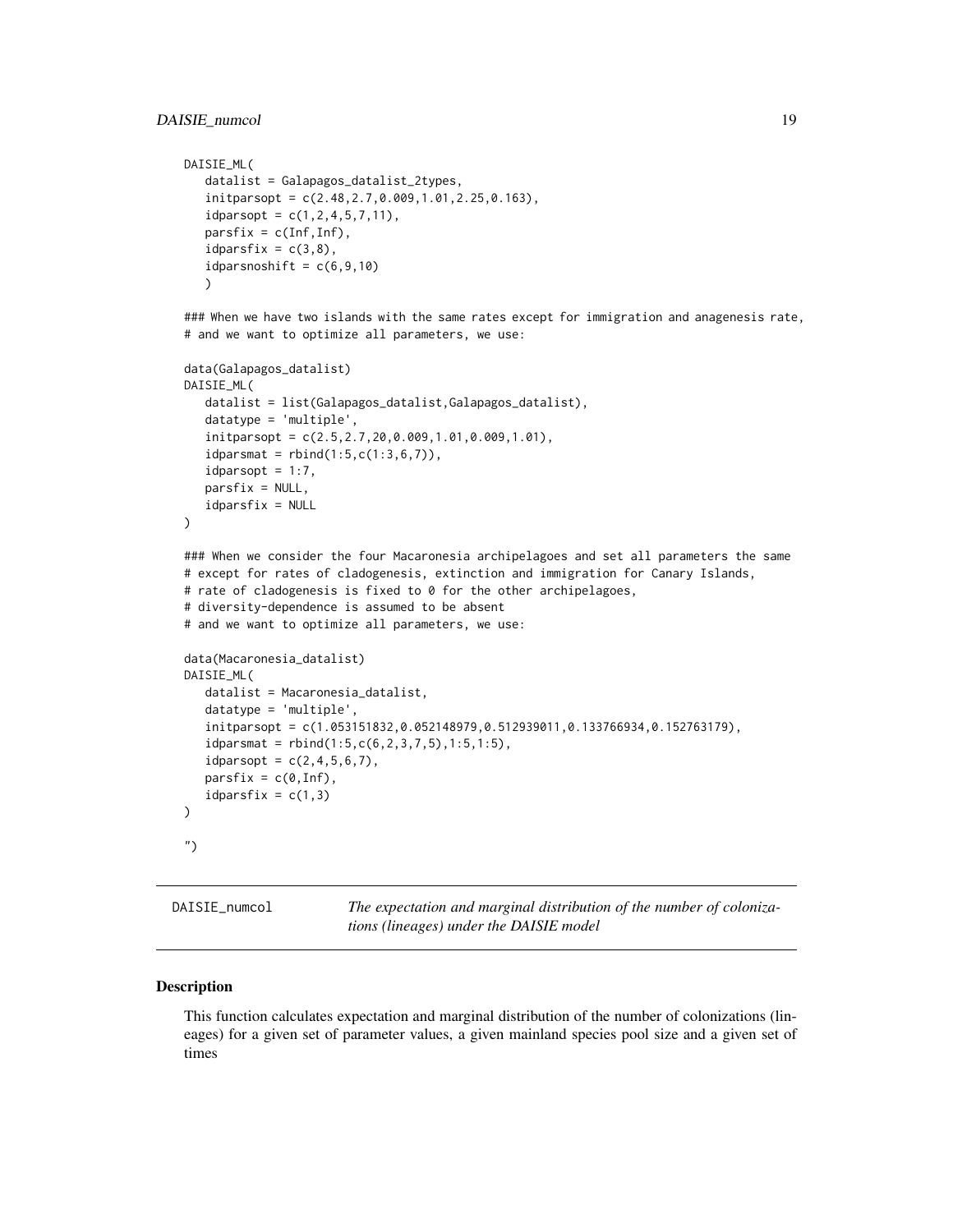# Usage

```
DAISIE_numcol(
   pars1,
   pars2,
   tvec,
   initEI = NULL
   \mathcal{L}
```
# Arguments

| pars1  | Vector of model parameters:                                                                                                                                                                                                                                                                                                                              |
|--------|----------------------------------------------------------------------------------------------------------------------------------------------------------------------------------------------------------------------------------------------------------------------------------------------------------------------------------------------------------|
|        | pars1[1] corresponds to lambda <sup><math>\lambda</math></sup> c (cladogenesis rate)<br>pars1[2] corresponds to mu (extinction rate)<br>$pars1[3]$ corresponds to K (clade-level carrying capacity)<br>pars1[4] corresponds to gamma (immigration rate)<br>pars1[5] corresponds to lambda <sup><math>\lambda</math></sup> a (anagenesis rate)            |
| pars2  | Vector of settings:                                                                                                                                                                                                                                                                                                                                      |
|        | pars2[1] corresponds to res, the maximum number of endemics or non-endemics<br>for which the ODE system is solved; this must be much larger than the actual<br>number for which the probability needs to be calculated.)<br>pars2[2] corresponds to M, size of the mainland pool, i.e the number of species<br>that can potentially colonize the island. |
| tvec   | The times at which the probabilities need to be computed.                                                                                                                                                                                                                                                                                                |
| initEI | A list with the initial values for the number of endemics and non-endemics in<br>each colonizing lineage; when it is NULL, it is assumed that the island is empty                                                                                                                                                                                        |
| Value  |                                                                                                                                                                                                                                                                                                                                                          |

| out | A list of three vectors:                                                                                                                                                           |
|-----|------------------------------------------------------------------------------------------------------------------------------------------------------------------------------------|
|     | expC The expectation of the number of colonizations/lineages at the given times<br>pC The probability distribution of the number of colonizations (lineages) at the<br>given times |

# Author(s)

Rampal S. Etienne

# References

Valente, L.M., A.B. Phillimore and R.S. Etienne (2015). Equilibrium and non-equilibrium dynamics simultaneously operate in the Galapagos islands. Ecology Letters 18: 844-852.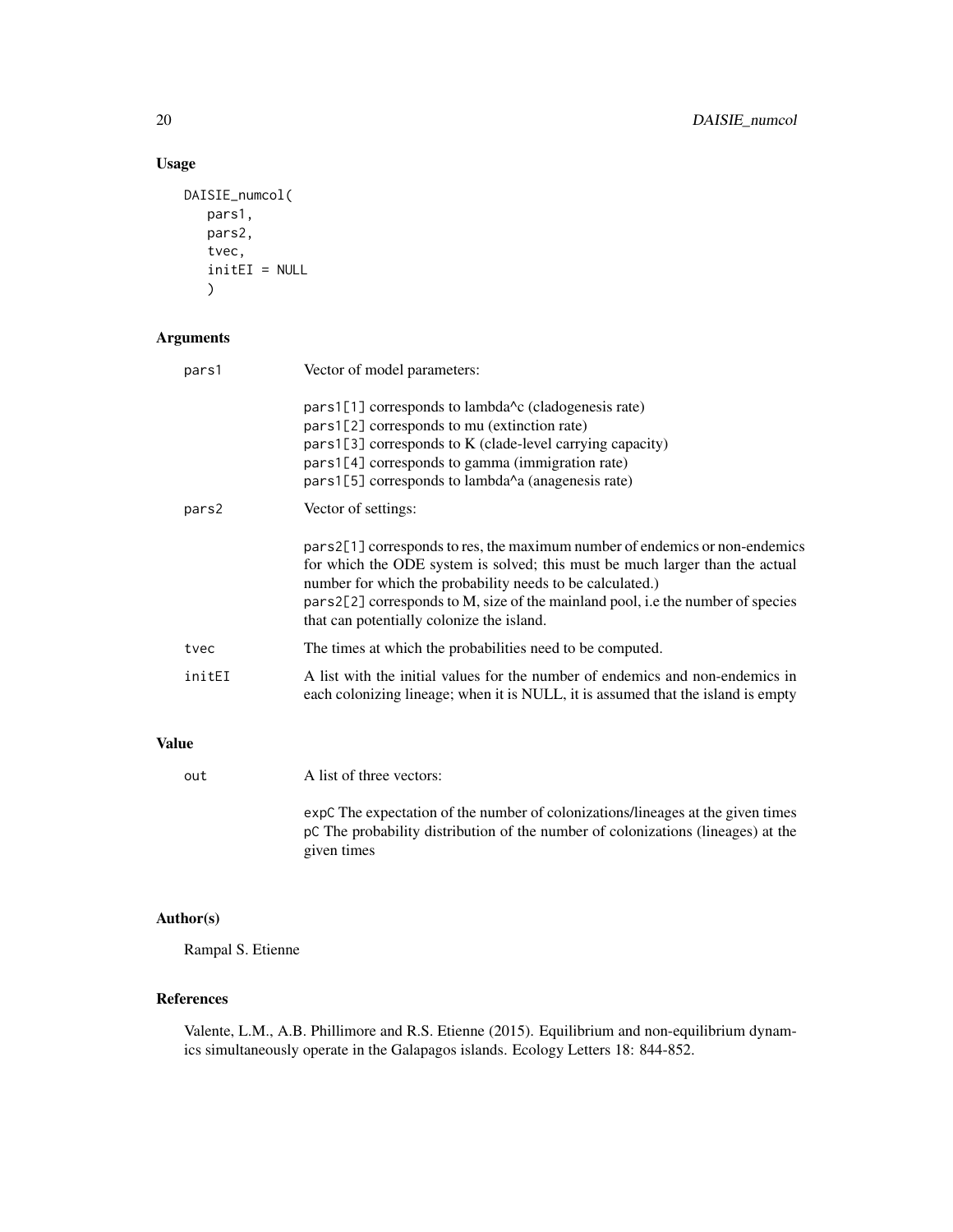#### <span id="page-20-0"></span>Examples

```
### Compute the marginal probability distributions at t = 4 and t = 8, for a mainland
# pool size of 250 potential colonists and a vector of 5 parameters (cladogenesis,
# extinction, clade-level carrying capacity, immigration, anagenesis) starting from
# an empty island
DAISIE_numcol(
```

```
pars1 = c(0.3,0.35,Inf,0.75,0.012),
pars2 = c(100, 250),
tvec = c(4,8),
initEI = list(c(0,1), c(0,2), c(3,1))\lambda
```

```
DAISIE_plot_age_diversity
```
*Plot clade age against clade diversity.*

#### Description

Plots clade age against clade diversity for all clades for which colonisation time is known.

#### Usage

```
DAISIE_plot_age_diversity(
  island,
  title = 'Clade age vs clade diversity',
  island_age = NA)
```
#### Arguments

| island     | Island data object. Can be in DAISIE list format (see Galapagos_datalist and                                                                                                                        |
|------------|-----------------------------------------------------------------------------------------------------------------------------------------------------------------------------------------------------|
|            | DAISIE data prep for examples) or in table format (see Galapagos datatable                                                                                                                          |
|            | for an example)                                                                                                                                                                                     |
| title      | Title of the plot                                                                                                                                                                                   |
| island_age | If island input is in table format, the age of the island must be specified. If island<br>input is in DAISIE list format, this option will override the island age specified<br>in the island list. |

#### Details

R plot showing for each clade in the island object the time of colonisation and the diversity of the clade. Only clades for which colonisation time is known are plotted. Blue - endemic; black non-endemic.  $C =$  number of independent colonisations on island,  $N =$  number of species on the island

# Value

R plot.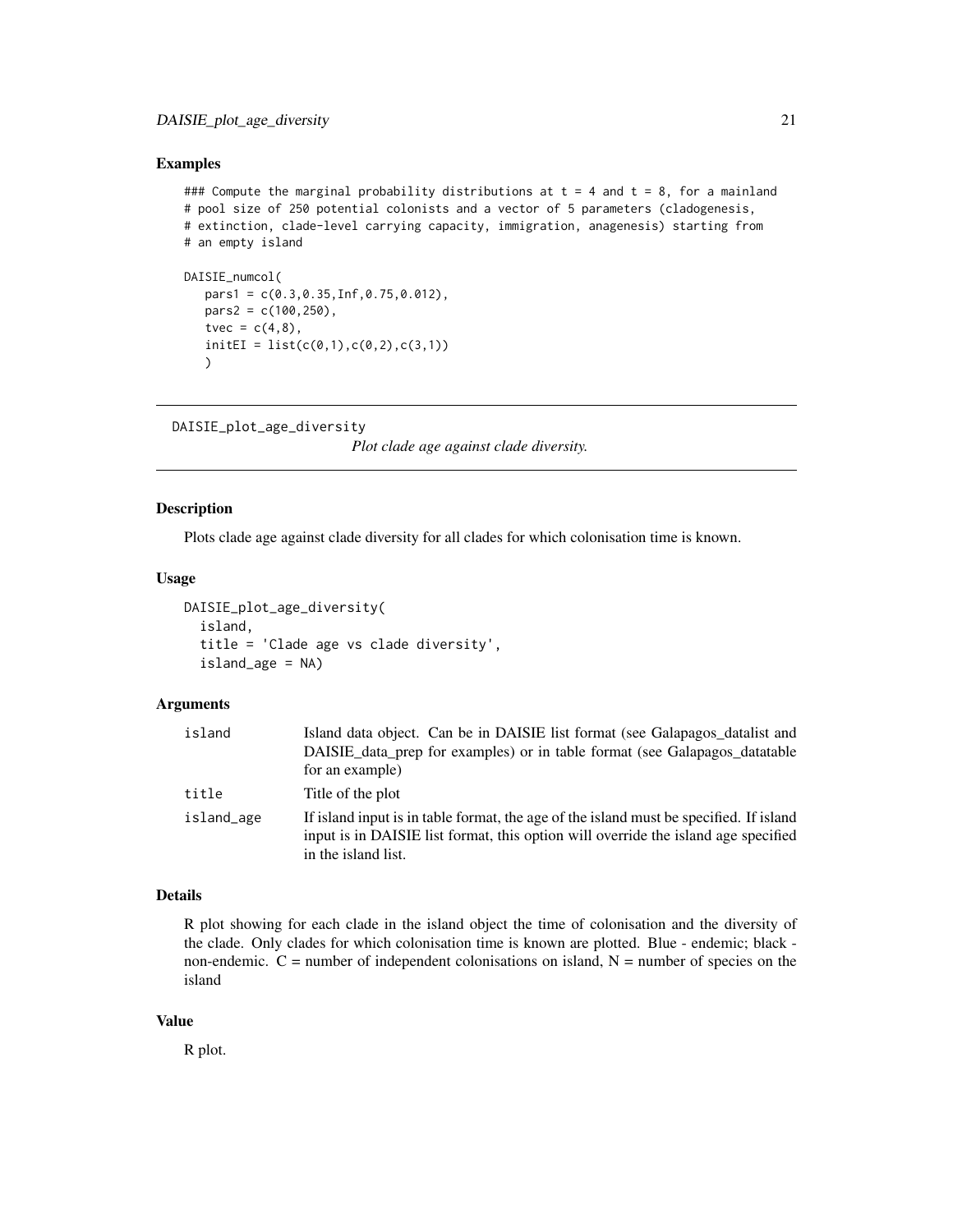# <span id="page-21-0"></span>Author(s)

Luis Valente

# References

Valente, L.M., A.B. Phillimore and R.S. Etienne (2015). Equilibrium and non-equilibrium dynamics simultaneously operate in the Galapagos islands. Ecology Letters 18: 844-852.

# See Also

[DAISIE\\_sim](#page-25-1) [DAISIE\\_plot\\_island](#page-21-1)

# Examples

### Plot Galapagos age-diversity for Galapagos dataset data(Galapagos\_datalist) DAISIE\_plot\_age\_diversity(Galapagos\_datalist)

<span id="page-21-1"></span>

| DAISIE_plot_island | Plot colonisation and branching time of species found on an island |  |
|--------------------|--------------------------------------------------------------------|--|
|                    | dataset.                                                           |  |

# Description

Produces an image with the times of colonisation, branching times, clade name and clade status for all clades found in a given dataset.

# Usage

```
DAISIE_plot_island(
island,
island_age=NA)
```
# Arguments

| island     | Island data object. Can be in DAISIE list format (see Galapagos_datalist and<br>DAISIE data prep for examples) or in table format (see Galapagos data table<br>for an example)                      |
|------------|-----------------------------------------------------------------------------------------------------------------------------------------------------------------------------------------------------|
| island_age | If island input is in table format, the age of the island must be specified. If island<br>input is in DAISIE list format, this option will override the island age specified<br>in the island list. |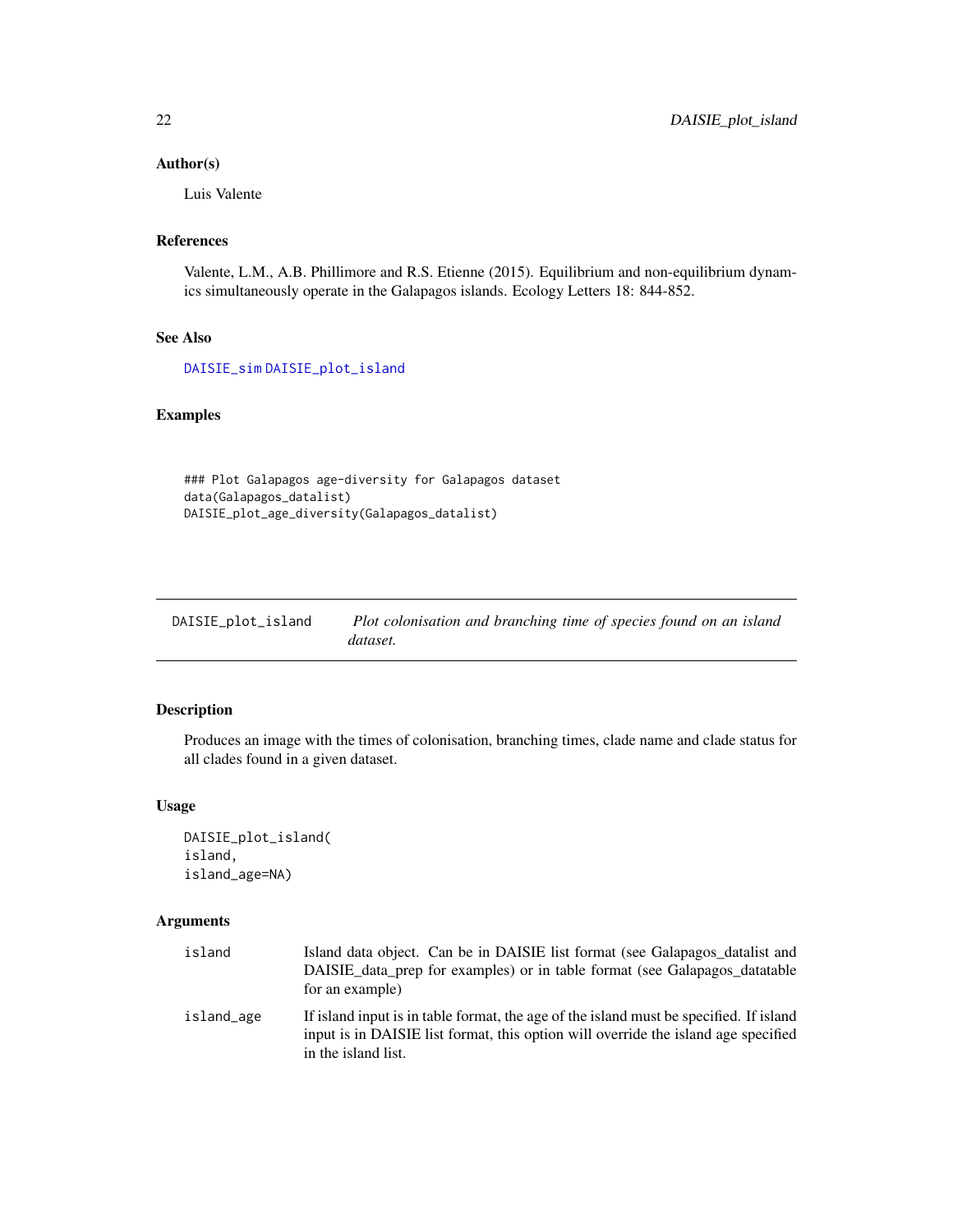# <span id="page-22-0"></span>Details

R plot showing for each clade in the island object: time of colonisation, branching times, species status (endemic or non-endemic), total number of species in clade (n), number of species not sampled (m).

# Value

R plot.

# Author(s)

Luis Valente

# References

Valente, L.M., A.B. Phillimore and R.S. Etienne (2015). Equilibrium and non-equilibrium dynamics simultaneously operate in the Galapagos islands. Ecology Letters 18: 844-852.

# See Also

[DAISIE\\_sim](#page-25-1) [DAISIE\\_plot\\_age\\_diversity](#page-20-1)

#### Examples

### Plot Galapagos islands dataset data(Galapagos\_datalist) DAISIE\_plot\_island(Galapagos\_datalist)

<span id="page-22-1"></span>DAISIE\_plot\_sims *Plot island species-through-time (STT) plots*

#### Description

Produces STT plots. If only one type of species is present in the simulated islands, STT is plotted for all species. If two types are present, three plots are produced: STT for all, STT for type 1 and STT for type 2.

# Usage

```
DAISIE_plot_sims(
island_replicates
)
```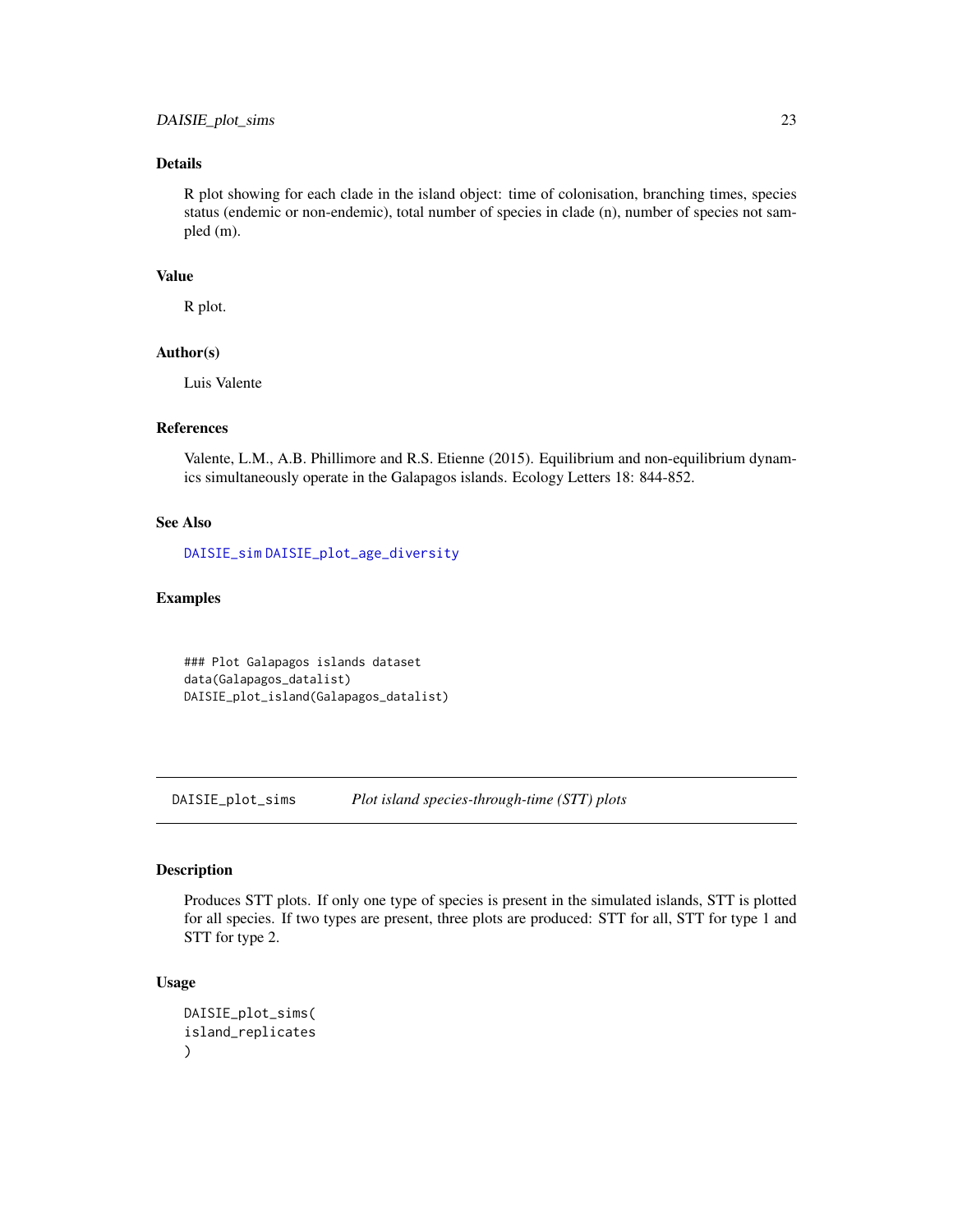#### Arguments

island\_replicates

Island replicates in DAISIE format (Produced in DAISIE\_sim with format=TRUE option, or in DAISIE\_format\_sim)

#### Details

R plots with number of total, endemic and non-endemic STTs for different types of species for the entire time span the islands were simulated. 2.5-97.5th percentiles are plotted in light grey, 25-75th percentiles plotted in dark grey.

#### Value

R plot.

# Author(s)

Luis Valente

#### References

Valente, L.M., A.B. Phillimore and R.S. Etienne (2015). Equilibrium and non-equilibrium dynamics simultaneously operate in the Galapagos islands. Ecology Letters 18: 844-852.

# See Also

[DAISIE\\_sim](#page-25-1) [DAISIE\\_format\\_CS](#page-0-0)

#### Examples

```
### Plot islands with single process (only one type of species)
data(islands_1type_1000reps)
DAISIE_plot_sims(island_replicates = islands_1type_1000reps)
```

```
### Plot island with type 1 and type 2
data(islands_2types_1000reps)
DAISIE_plot_sims(island_replicates = islands_2types_1000reps)
```
<span id="page-23-0"></span>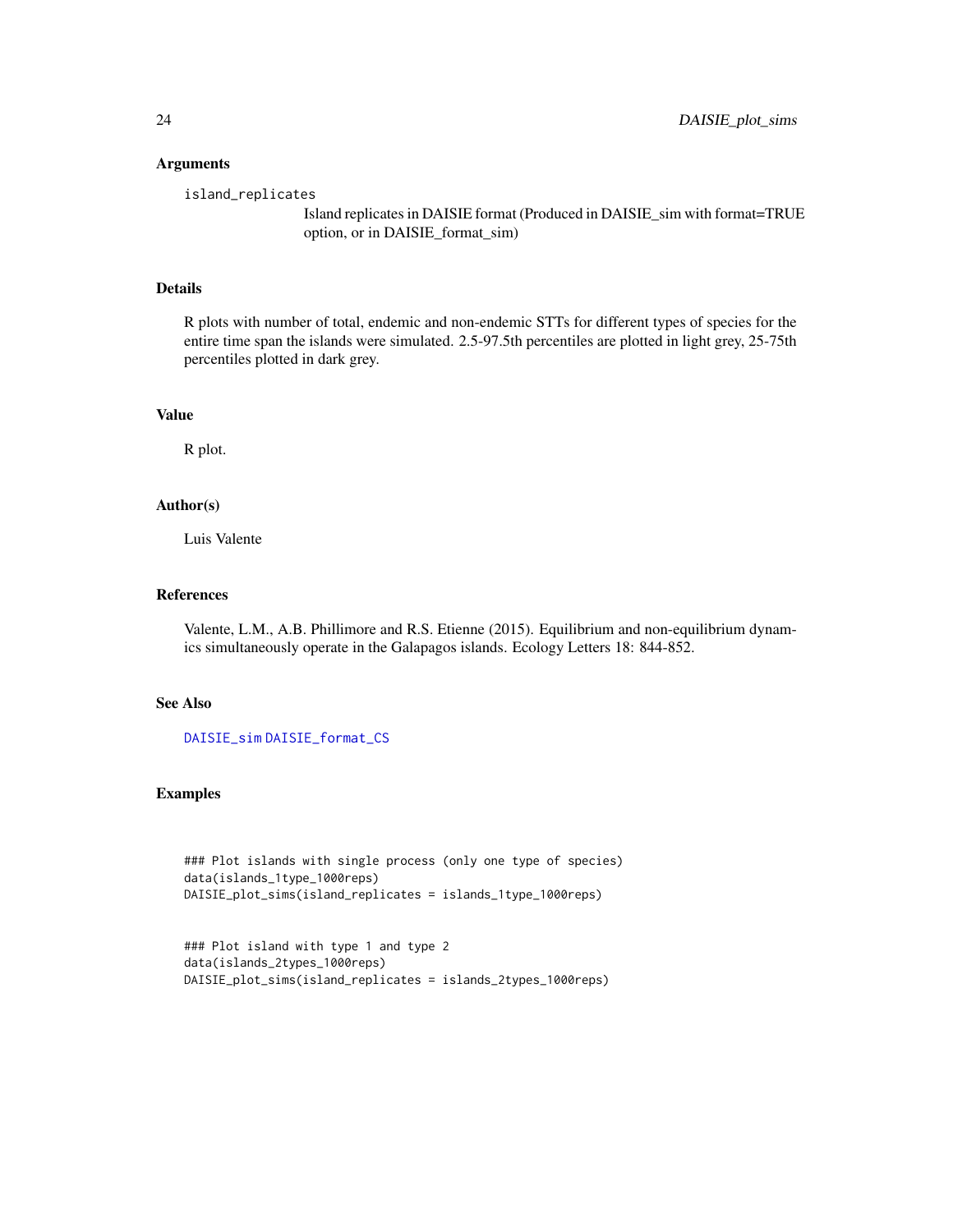<span id="page-24-0"></span>

# Description

This function calculates the joint distribution of the number of endemics and non-endemics for a given set of parameter values, a given mainland species pool size and a given set of times

# Usage

```
DAISIE_probdist(
   pars1,
   pars2,
   tvec,
   initEI = c(0,0),
   initprobs = NULL
   \mathcal{L}
```
# Arguments

| pars1     | Vector of model parameters:                                                                                                                                                                                                                                                                                                                               |
|-----------|-----------------------------------------------------------------------------------------------------------------------------------------------------------------------------------------------------------------------------------------------------------------------------------------------------------------------------------------------------------|
|           | pars1[1] corresponds to lambda <sup><math>\lambda</math></sup> c (cladogenesis rate)<br>pars1[2] corresponds to mu (extinction rate)<br>$pars1[3]$ corresponds to K (clade-level carrying capacity)<br>pars1[4] corresponds to gamma (immigration rate)<br>pars1[5] corresponds to lambda <sup><math>\lambda</math></sup> a (anagenesis rate)             |
| pars2     | Vector of settings:                                                                                                                                                                                                                                                                                                                                       |
|           | pars2[1] corresponds to res, the maximum number of endemics or non-endemics<br>for which the ODE system is solved; this must be much larger than the actual<br>number for which the probability needs to be calculated.)<br>pars 2[2] corresponds to M, size of the mainland pool, i.e the number of species<br>that can potentially colonize the island. |
| tvec      | The times at which the probabilities need to be computed.                                                                                                                                                                                                                                                                                                 |
| initEI    | The initial values for the number of endemics and non-endemics; either this or<br>initprobs must be NULL                                                                                                                                                                                                                                                  |
| initprobs | The initial probability distribution for the number of endemics and non-endemics;<br>either this or initel must be NULL                                                                                                                                                                                                                                   |

# Details

To obtain a matrix of probabilities with endemics in rows and non-endemics in columns for a certain time, one can run DAISIE\_convertprobdist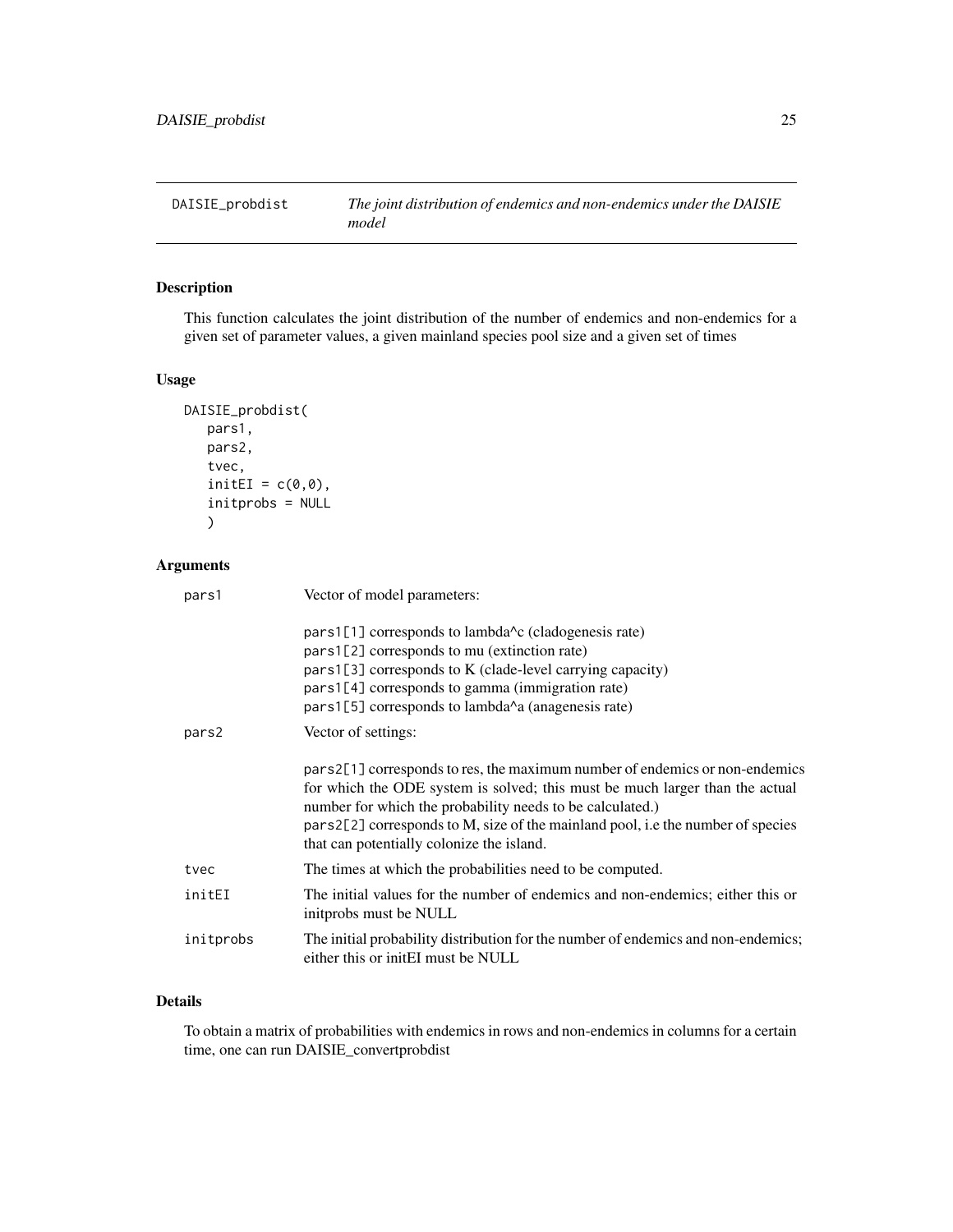#### <span id="page-25-0"></span>Value

A matrix of dimensions  $1 + \text{length}(t \text{vec})$  and  $\text{pars}[2]\hat{ }2 + 1]$  where the first column contains the times at which the probabilities are evaluated and the other columns contain the joint probabilities.

#### Author(s)

Rampal S. Etienne

### References

Valente, L.M., A.B. Phillimore and R.S. Etienne (2015). Equilibrium and non-equilibrium dynamics simultaneously operate in the Galapagos islands. Ecology Letters 18: 844-852.

#### Examples

```
### Compute the probability distribution at t = 4 and t = 8, for a mainland pool
# size of 250 potential colonists and a vector of 5 parameters (cladogenesis,
# extinction, clade-level carrying capacity, immigration, anagenesis) starting
# from an empty island
DAISIE_probdist(
  parts1 = c(0.3, 0.35, Inf, 0.75, 0.012),
  pars2 = c(100, 250),tvec = c(4,8),
  initEI = c(0,0),
  initprobs = NULL
  )
```
<span id="page-25-1"></span>DAISIE\_sim *Simulate islands with given parameters.*

#### Description

This function simulates islands with given cladogenesis, extinction, Kprime, immigration and anagenesis parameters. If a single parameter set is provided (5 parameters) it simulates islands where all species have the same macro-evolutionary process. If two paramater sets (10 parameters) are provided, it simulates islands where two different macro-evolutionary processes operate, one applying to type 1 species and other to type 2 species.

#### Usage

```
DAISIE_sim(
   time,
   M,
   pars,
   replicates,
   divdepmodel = 'CS',
   prop_type2_pool = NA,
```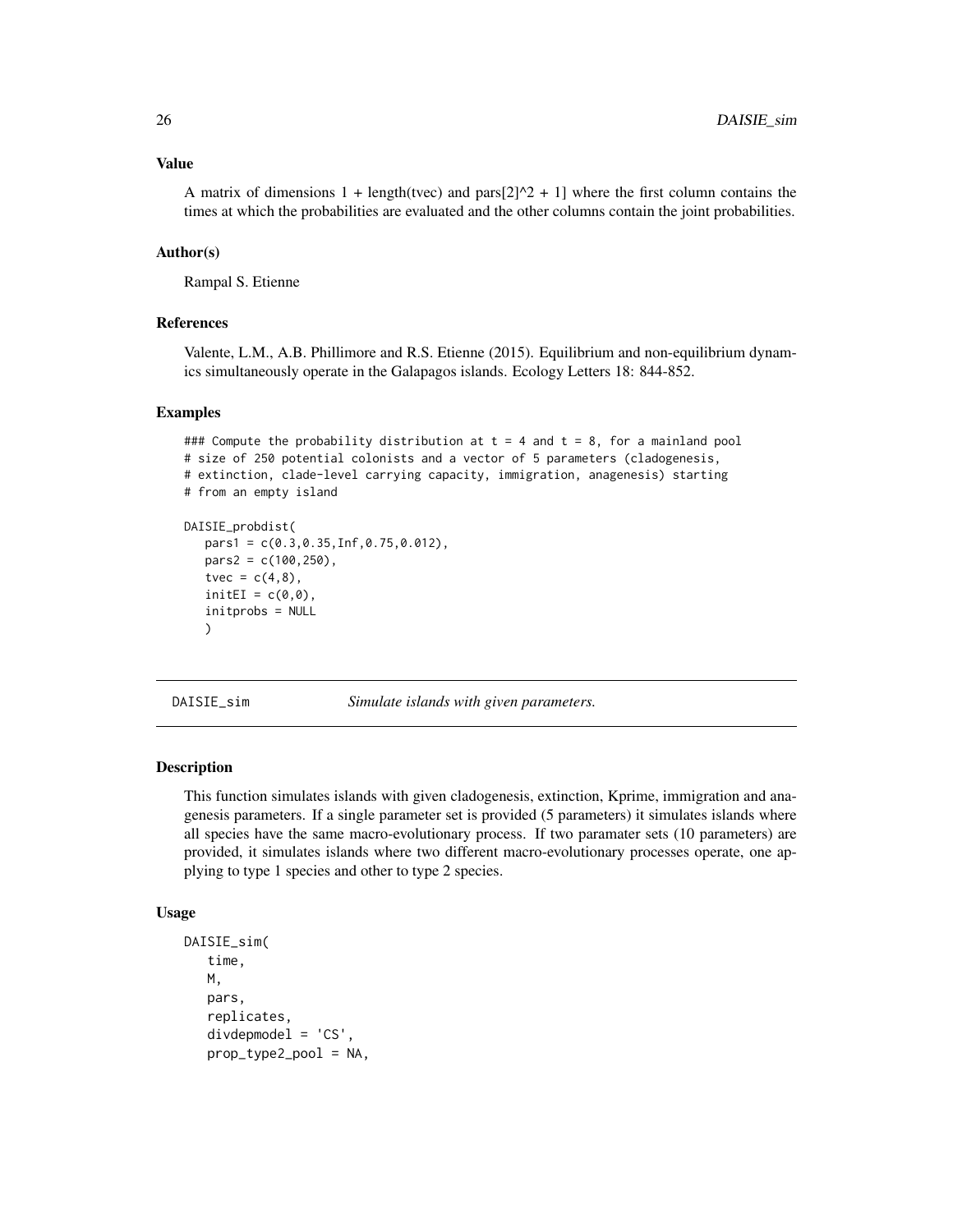```
replicates_apply_type2 = TRUE,
sample_freq = 25,
plot_sims = TRUE,...)
```
# Arguments

| time                   | Length of the simulation in time units. For example, if an island is know to be<br>4 million years old, setting time $=$ 4 will simulate entire life span of the island;<br>setting time $= 2$ will stop the simulation at the mid-life of the island.                                                                                                                                                                                                                                                                                                                                                                                                                                                                                                                                                                                 |  |
|------------------------|----------------------------------------------------------------------------------------------------------------------------------------------------------------------------------------------------------------------------------------------------------------------------------------------------------------------------------------------------------------------------------------------------------------------------------------------------------------------------------------------------------------------------------------------------------------------------------------------------------------------------------------------------------------------------------------------------------------------------------------------------------------------------------------------------------------------------------------|--|
| M                      | The size of the mainland pool, i.e the number of species that can potentially<br>colonize the island                                                                                                                                                                                                                                                                                                                                                                                                                                                                                                                                                                                                                                                                                                                                   |  |
| pars                   | Contains the model parameters:                                                                                                                                                                                                                                                                                                                                                                                                                                                                                                                                                                                                                                                                                                                                                                                                         |  |
|                        | pars[1] corresponds to lambda^c (cladogenesis rate)<br>pars[2] corresponds to mu (extinction rate)<br>pars[3] corresponds to K (clade-level carrying capacity). Set K=Inf for non-<br>diversity dependence.<br>pars[4] corresponds to gamma (immigration rate)<br>pars[5] corresponds to lambda^a (anagenesis rate)<br>pars[6] corresponds to lambda^c (cladogenesis rate) for type 2 species<br>pars[7] corresponds to mu (extinction rate) for type 2 species<br>pars[8] corresponds to K (clade-level carrying capacity) for type 2 species. Set<br>K=Inf for non-diversity dependence.<br>pars[9] corresponds to gamma (immigration rate) for type 2 species<br>pars[10] corresponds to lambda^a (anagenesis rate) for type 2 species<br>The elements 6:10 are optional and are required only when type 2 species are<br>included. |  |
| replicates             | Number of island replicates to be simulated.                                                                                                                                                                                                                                                                                                                                                                                                                                                                                                                                                                                                                                                                                                                                                                                           |  |
| divdepmodel            | Option divdepmodel='CS' runs model with clade-specific carrying capacity,<br>where diversity-dependence operates only within single clades, i.e. only among<br>species originating from the same mainland colonist. Option divdepmodel=<br>'IW' runs model with island-wide carrying capacity, where diversity-dependence<br>operates within and among clades.                                                                                                                                                                                                                                                                                                                                                                                                                                                                         |  |
| prop_type2_pool        |                                                                                                                                                                                                                                                                                                                                                                                                                                                                                                                                                                                                                                                                                                                                                                                                                                        |  |
|                        | Fraction of mainland species that belongs to the second subset of species (type<br>2). Applies only when two types of species are simulated (length(pars)=10).                                                                                                                                                                                                                                                                                                                                                                                                                                                                                                                                                                                                                                                                         |  |
| replicates_apply_type2 |                                                                                                                                                                                                                                                                                                                                                                                                                                                                                                                                                                                                                                                                                                                                                                                                                                        |  |
|                        | Applies only when two types of species are being simulated. Default repli-<br>cates_apply_type2=TRUE runs simulations until the number of islands where<br>a type 2 species has colonised is equal to the specified number of replicates.<br>This is recommended if prop_type2_pool is small or if the rate of immigration<br>of type two species (pars[9]) is low, meaning that more replicates are needed to<br>achieve an adequate sample size of islands with type 2 species. Setting repli-<br>cates_apply_type2=FALSE, simulates islands up to specified number of repli-<br>cates regardless of whether type 2 species have colonised or not.                                                                                                                                                                                   |  |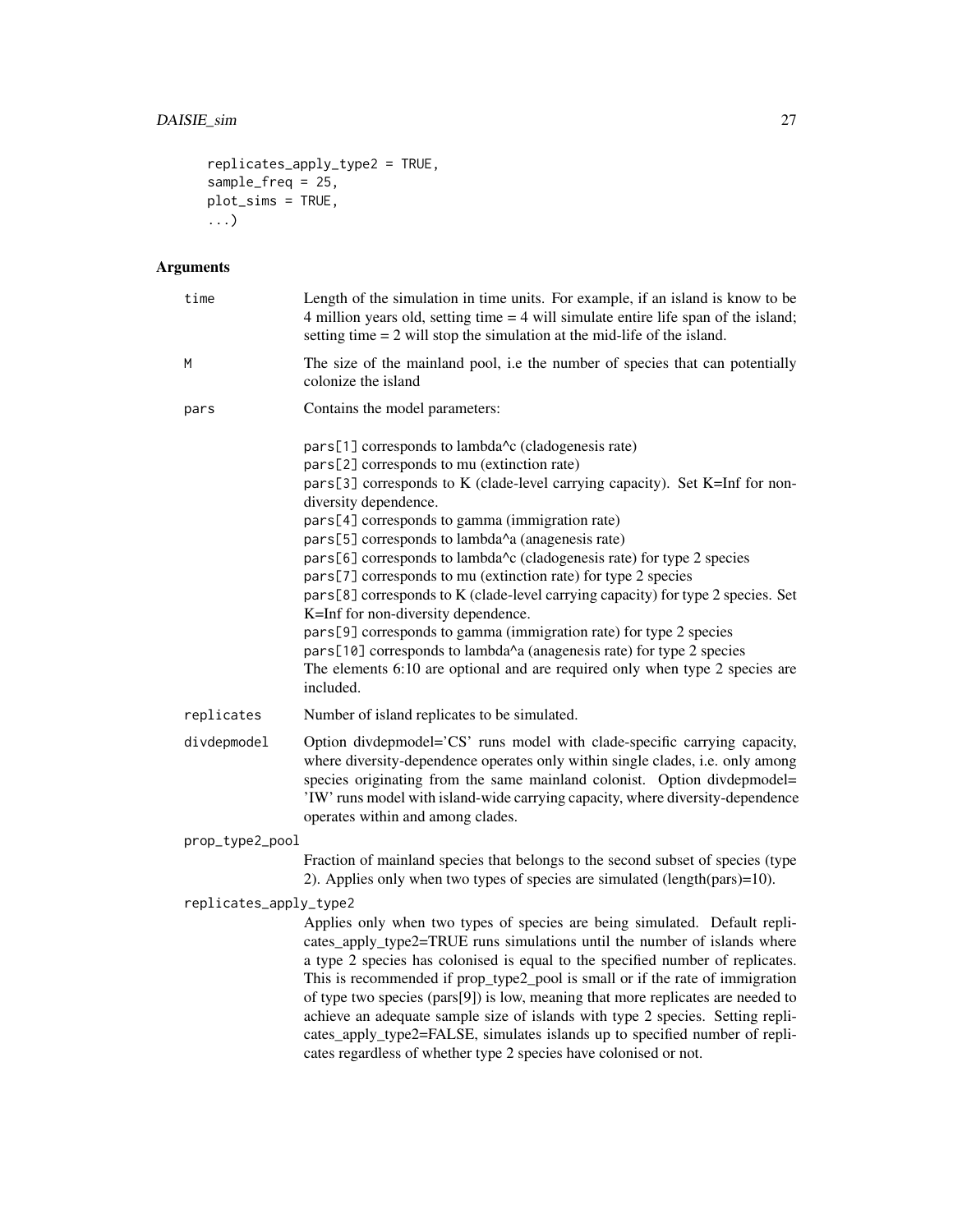| sample_freq | Specifies the number of units time should be divided by for plotting purposes.<br>Larger values will lead to plots with higher definition, but will also run slower.                                                                                                                        |
|-------------|---------------------------------------------------------------------------------------------------------------------------------------------------------------------------------------------------------------------------------------------------------------------------------------------|
| plot_sims   | Default=TRUE plots species-through-time (STT) plots. It detects how many<br>types of species are present. If only one type of species is present, STT is plotted<br>for all species. If two types are present, three plots are produced: STT for all,<br>STT for type 1 and STT for type 2. |
| $\cdots$    | Any arguments to pass on to plotting functions.                                                                                                                                                                                                                                             |

#### Details

Returns R list object that contains the simulated islands.

# Value

Each simulated dataset is an element of the list, which can be called using  $[[x]]$ . For example if the object is called island replicates, the 1st replicate can be called using island replicates[[1]] Each of the island replicates is a list in itself. The first (e.g. island\_replicates[[x]][[1]]) element of that list has the following components:

\$island\_age - the island age

Then, depending on whether a distinction between types is made, we have:

\$not\_present - the number of mainland lineages that are not present on the island or:

\$not\_present\_type1 - the number of mainland lineages of type 1 that are not present on the island \$not\_present\_type2 - the number of mainland lineages of type 2 that are not present on the island \$stt\_all - STT table for all species on the island (nI - number of non-endemic species; nA - number of anagenetic species, nC - number of cladogenetic species, present - number of independent colonisations present )

\$stt\_stt\_type1 - STT table for type 1 species on the island - only if 2 types of species were simulated (nI - number of non-endemic species; nA - number of anagenetic species, nC - number of cladogenetic species, present - number of independent colonisations present )

\$stt\_stt\_type2 - STT table for type 2 species on the island - only if 2 types of species were simulated (nI - number of non-endemic species; nA - number of anagenetic species, nC - number of cladogenetic species, present - number of independent colonisations present )

\$brts\_table - Only for simulations under 'IW'. Table containing information on order of events in the data, for use in maximum likelihood optimization.)

The subsequent elements of the list each contain information on a single colonist lineage on the island and has 4 components:

\$branching\_times - island age and stem age of the population/species in the case of Non-endemic, Non-endemic\_MaxAge and Endemic anagenetic species. For cladogenetic species these should be island age and branching times of the radiation including the stem age of the radiation. \$stac - the status of the colonist

\* Non\_endemic\_MaxAge: 1

\* Endemic: 2

\* Endemic&Non\_Endemic: 3

\* Non\_endemic: 4

\$missing\_species - number of island species that were not sampled for particular clade (only applicable for endemic clades)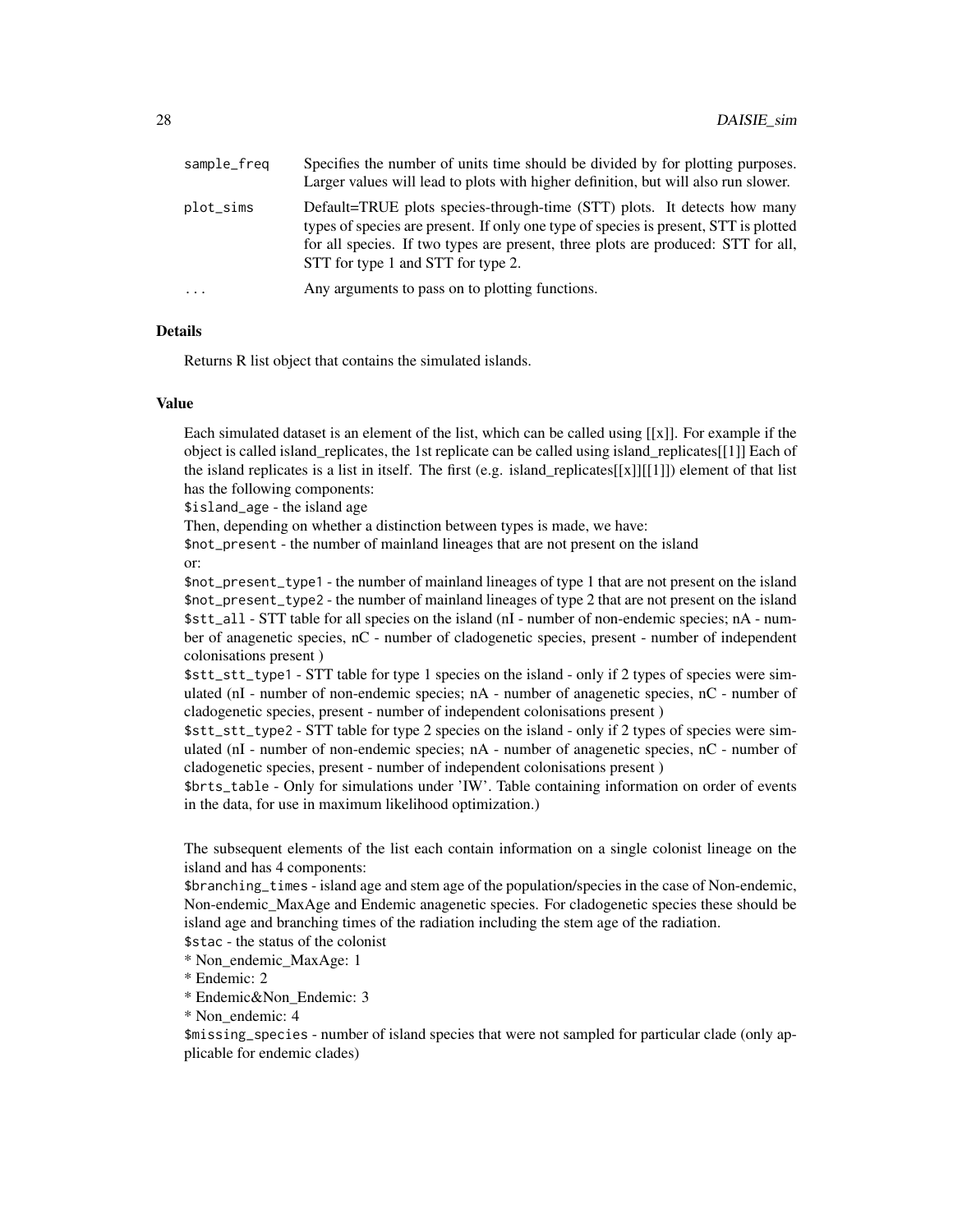# <span id="page-28-0"></span>DAISIE\_sim 29

\$type\_1or2 - whether the colonist belongs to type 1 or type 2

#### Author(s)

Luis Valente and Albert Phillimore

#### References

Valente, L.M., A.B. Phillimore and R.S. Etienne (2015). Equilibrium and non-equilibrium dynamics simultaneously operate in the Galapagos islands. Ecology Letters 18: 844-852.

#### See Also

[DAISIE\\_format\\_CS](#page-0-0) [DAISIE\\_plot\\_sims](#page-22-1)

#### Examples

```
cat("
## Simulate 40 islands for 4 million years, where all species have equal
## rates, and plot the species-through-time plot. Pool size 1000.
pars_equal = c(2.550687345,2.683454548,Inf,0.00933207,1.010073119)
island_replicates_equal = DAISIE_sim(
  time = 4,
  M = 1000,
   pars = pars_equal,
   replicates = 40
   )
## Simulate 15 islands for 4 million years with two types of species (type1
## and type 2), and plot the species-through-time plot. Pool size 1000. Fraction
## of type 2 species in source pool is 0.163. Function will simulate until number of islands
## where type 2 species has colonised is equal to number specified in replicates.
pars_type1 = c(0.195442017,0.087959583,Inf,0.002247364,0.873605049)
pars_type2 = c(3755.202241,8.909285094,14.99999923,0.002247364,0.873605049)
island_replicates_2types = DAISIE_sim(
   time = 4,
  M = 1000,
  pars = c(pars_type1,pars_type2),
  replicates = 15,
   prop_type2_pool = 0.163
   )
")
```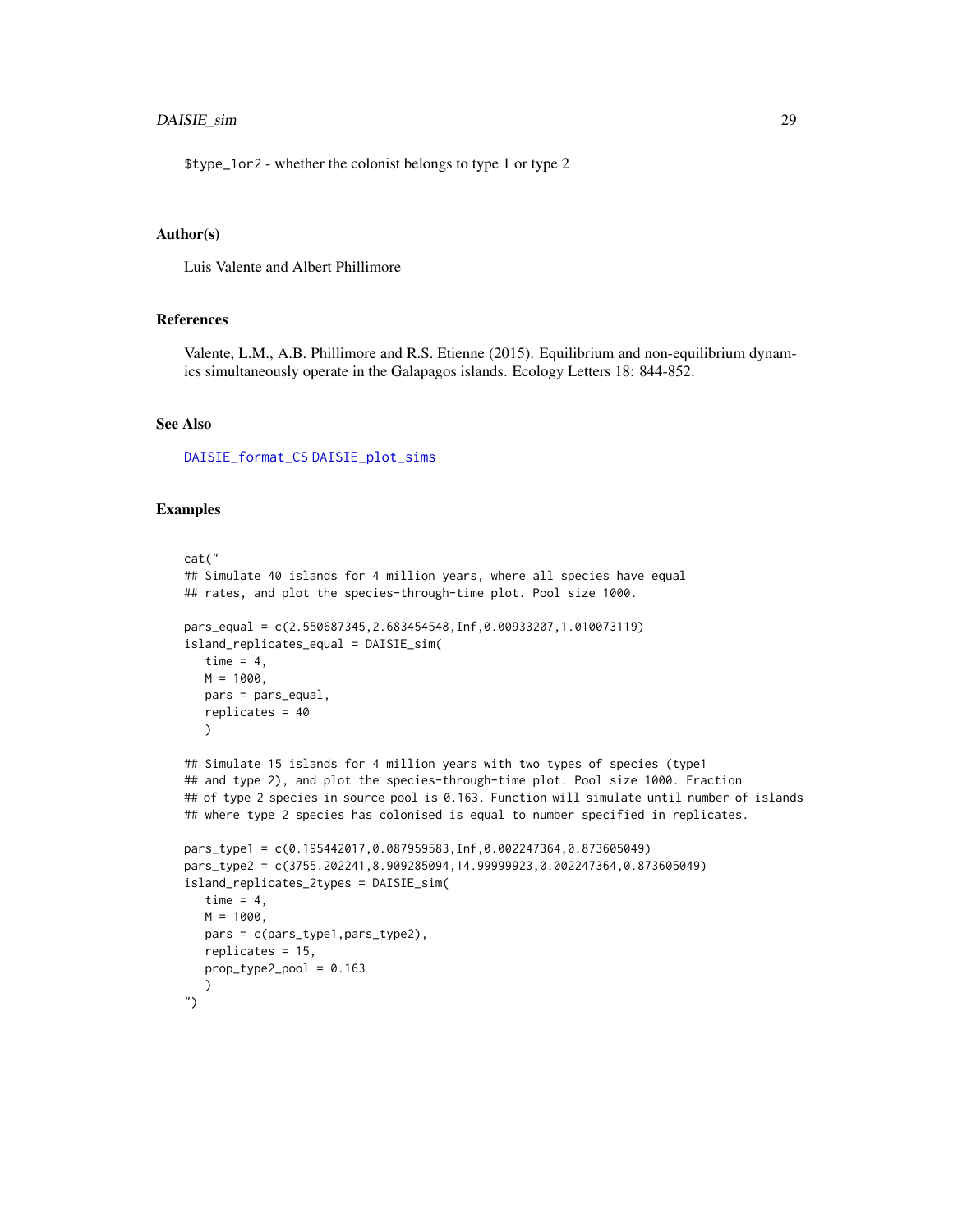<span id="page-29-0"></span>DAISIE\_tutorial *Opens DAISIE tutorial*

#### Description

This function opens a PDF file that contains a step-by-step tutorial on how to run DAISIE functions, using the Galapagos avian dataset from Valente, Phillimore & Etienne 2015 as an example

#### Usage

DAISIE\_tutorial()

#### Details

Opens a PDF file containing the tutorial

#### Author(s)

Luis Valente and Rampal S. Etienne

# References

Valente, L.M., A.B. Phillimore and R.S. Etienne (2015). Equilibrium and non-equilibrium dynamics simultaneously operate in the Galapagos islands. Ecology Letters 18: 844-852.

| Galapagos_datalist | Colonization and branching times of 8 terrestrial avifaunal clades in |
|--------------------|-----------------------------------------------------------------------|
|                    | list format, accepted by DAISIE_ML and DAISIE_loglik_all              |

#### **Description**

A list containing the colonization and branching times of the terrestrial avifauna in the Galapagos where no distinction is made between types of colonists. This list can be generated using the DAISIE\_dataprep function, which converts a user-specified data table into a data object, but the object can of course also be entered directly. It is an R list object with the following elements.

The first element of the list has two components:

\$island\_age - the island age \$not\_present - the number of mainland lineages that are not present on the island

The following 8 elements of the list each contains information on a single colonist lineage on the island and has 5 components:

\$colonist\_name - the name of the species or clade that colonized the island \$branching\_times - island age and stem age of the population/species in the case of Non-endemic,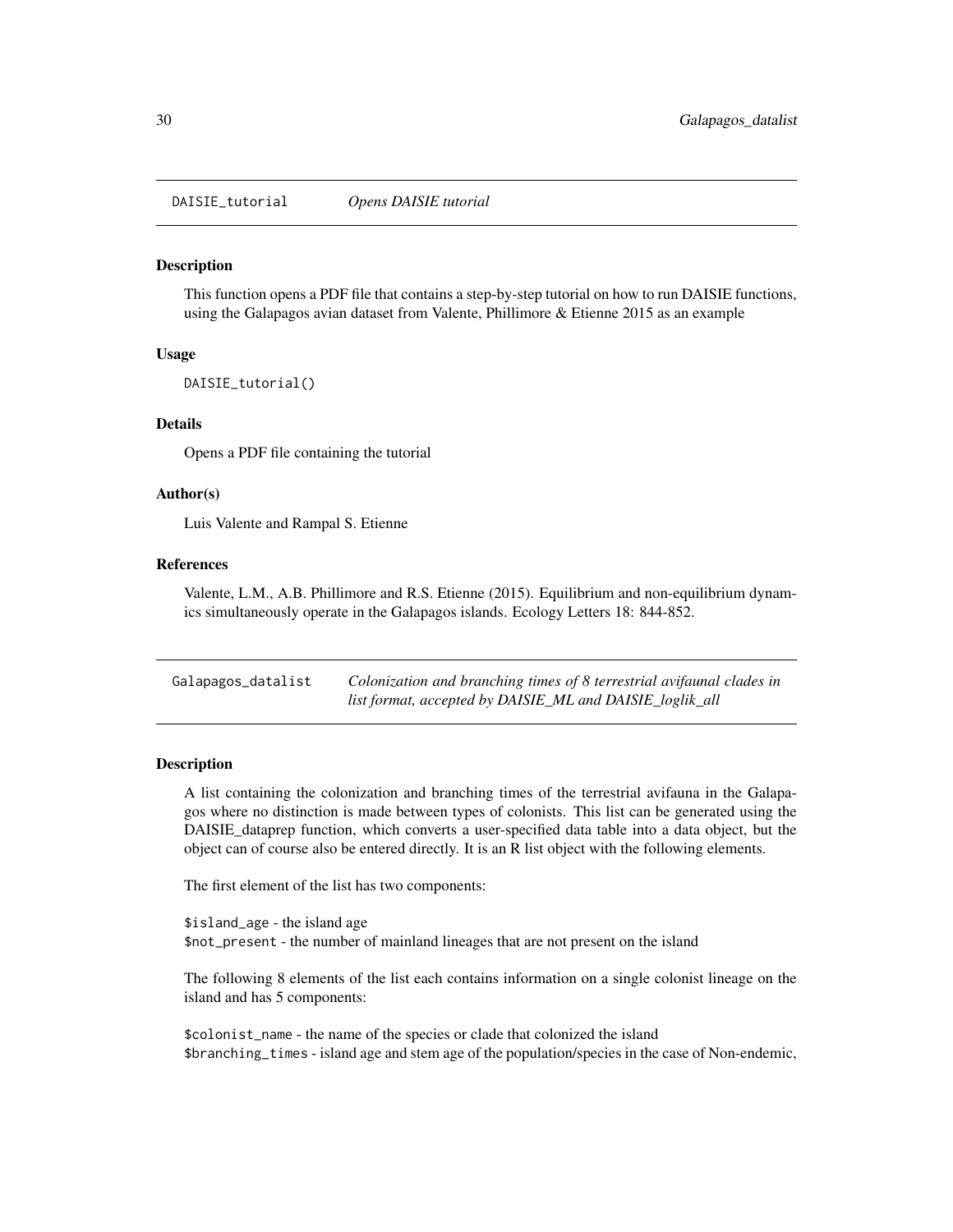<span id="page-30-0"></span>Non-endemic\_MaxAge and Endemic anagenetic species. For cladogenetic species these should be island age and branching times of the radiation including the stem age of the radiation. \$stac - the status of the colonist

\* Non\_endemic\_MaxAge: 1

\* Endemic: 2

\* Endemic&Non\_Endemic: 3

\* Non\_endemic: 4

\$missing\_species - number of island species that were not sampled for particular clade (only applicable for endemic clades)

\$type1or2 - whether the colonist belongs to type 1 or type 2. In this dataset all are equal to 1.

### Usage

```
data(Galapagos_datalist)
```
#### Format

A list with 9 elements the first of which contains 2 elements and the following 8 containing 5 components.

#### Source

Valente, L.M., A.B. Phillimore and R.S. Etienne (2015). Equilibrium and non-equilibrium dynamics simultaneously operate in the Galapagos islands. Ecology Letters 18: 844-852.

#### See Also

[DAISIE\\_dataprep](#page-3-1), [DAISIE\\_ML](#page-12-1)

Galapagos\_datalist\_2types

*Colonization and branching times of 8 terrestrial avifaunal clades in list format, accepted by DAISIE\_ML and DAISIE\_loglik\_all*

#### Description

A list containing the colonization and branching times of the terrestrial avifauna in the Galapagos. This list can be generated using the DAISIE\_dataprep function, which converts a user-specified data table into a data object, but the object can of course also be entered directly. It is an R list object with the following elements.

The first element of the list has three components:

\$island\_age - the island age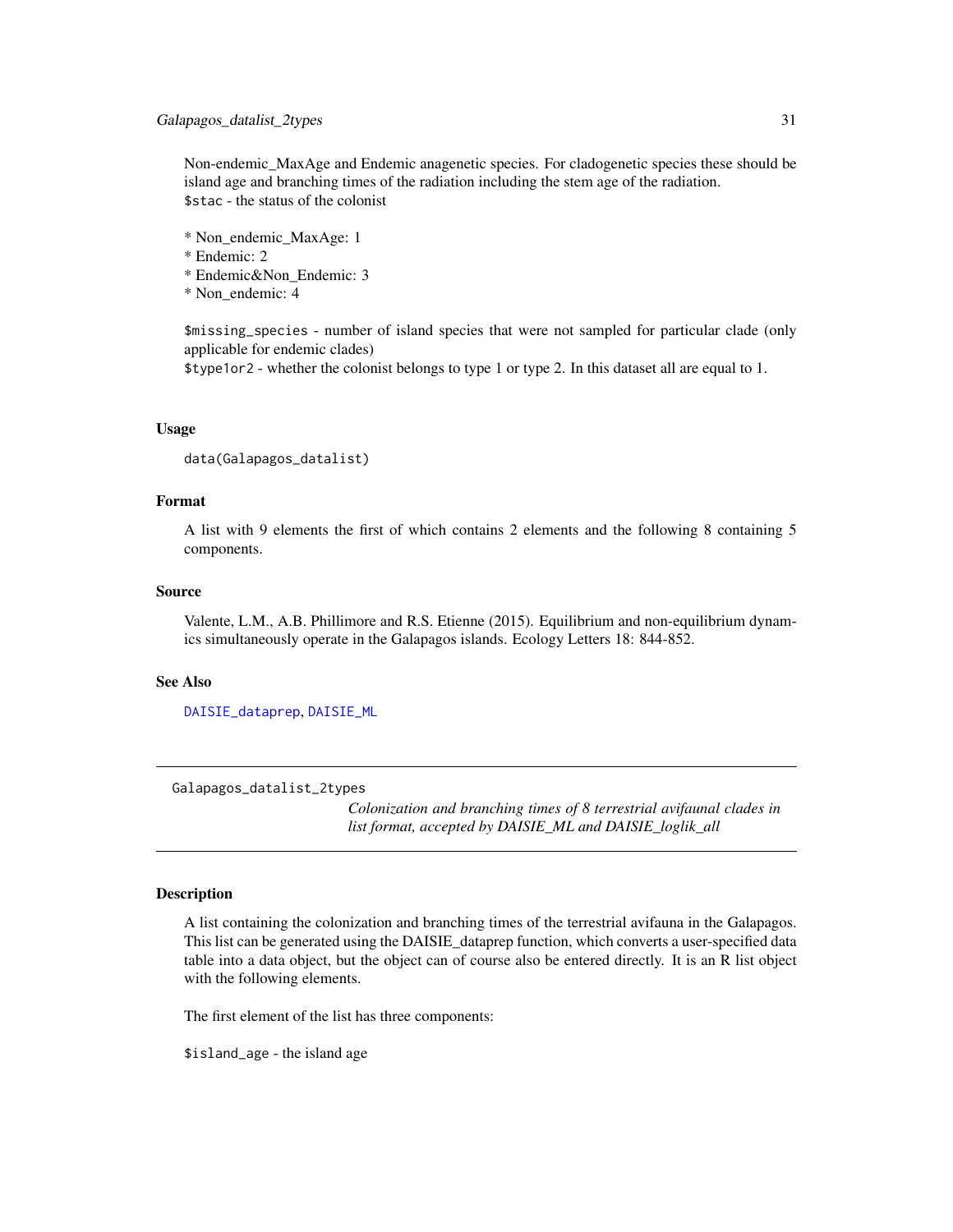\$not\_present\_type1 - the number of mainland lineages of type 1 that are not present on the island \$not\_present\_type2 - the number of mainland lineages of type 2 that are not present on the island

The following 8 elements of the list each contains information on a single colonist lineage on the island and has 5 components:

\$colonist\_name - the name of the species or clade that colonized the island \$branching\_times - island age and stem age of the population/species in the case of Non-endemic, Non-endemic\_MaxAge and Endemic anagenetic species. For cladogenetic species these should be island age and branching times of the radiation including the stem age of the radiation. \$stac - the status of the colonist

\* Non\_endemic\_MaxAge: 1

\* Endemic: 2

\* Endemic&Non\_Endemic: 3

\* Non\_endemic: 4

\$missing\_species - number of island species that were not sampled for particular clade (only applicable for endemic clades)

\$type1or2 - whether the colonist belongs to type 1 or type 2. In this dataset only the finches are type 2

#### Usage

data(Galapagos\_datalist\_2types)

#### Format

A list with 9 elements the first of which contains 3 elements and the following 8 containing 5 components.

# Source

Valente, L.M., A.B. Phillimore and R.S. Etienne (2015). Equilibrium and non-equilibrium dynamics simultaneously operate in the Galapagos islands. Ecology Letters 18: 844-852.

#### See Also

[DAISIE\\_dataprep](#page-3-1), [DAISIE\\_ML](#page-12-1)

Galapagos\_datatable *Colonization and branching times of 8 terrestrial avifaunal clades in table format*

<span id="page-31-0"></span>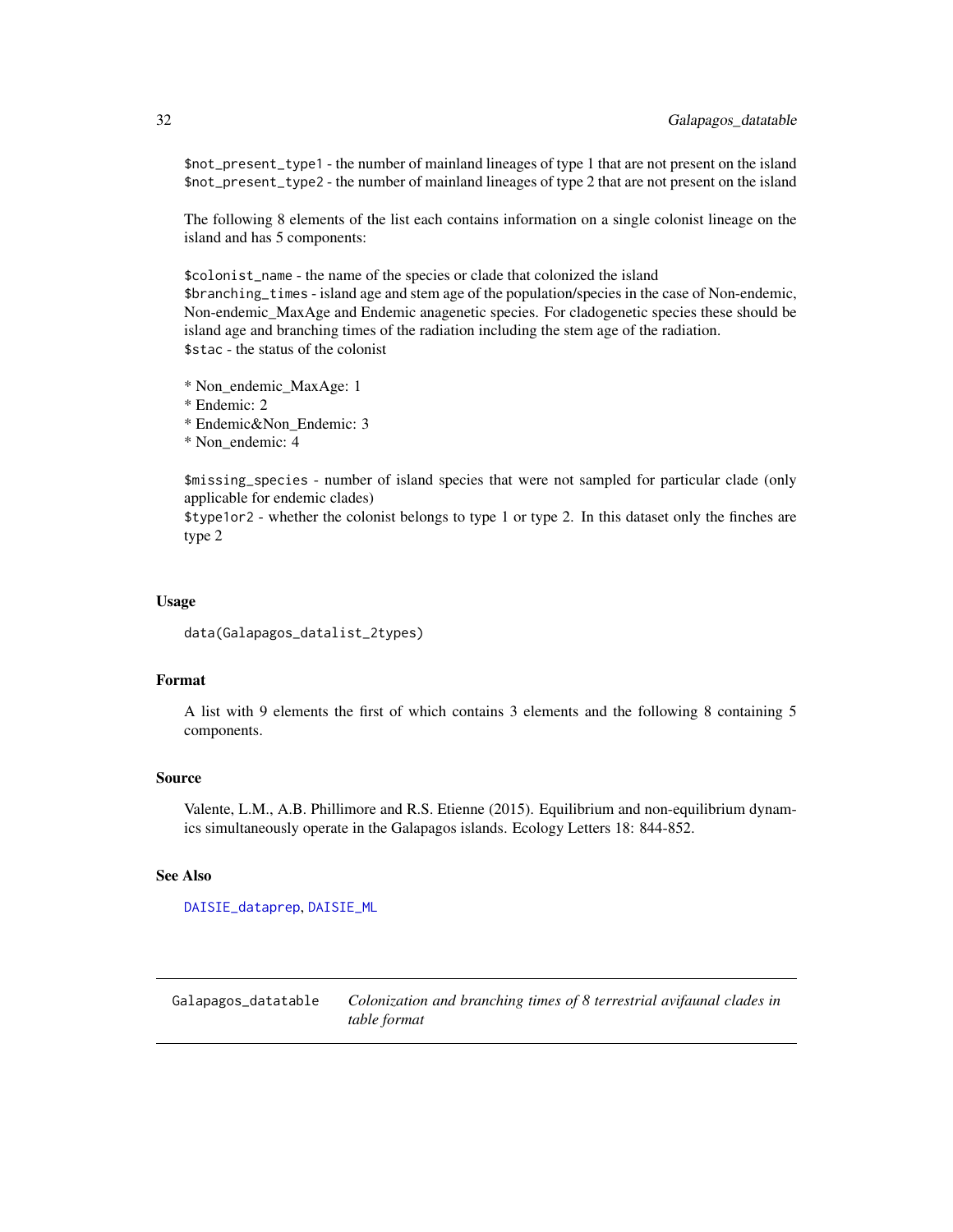#### <span id="page-32-0"></span>Description

A table containing the colonization and branching times of the terrestrial avifauna in the Galapagos. Each row on the table represents and independent colonisation event. The table has four columns.

\$Clade\_name - name of independent colonization event

\$Status - One of the following categories:

\* Non\_endemic: for cases where both island and non-island populations of the species have been sampled)

\* Non\_endemic\_MaxAge: for cases where island population of the species has not been sampled and only the age of the species is available)

\* Endemic: applicable for both cladogenetic or anagenetic species

\* Endemic&Non\_Endemic: when endemic clade and mainland ancestor has re-colonized \$Missing\_species - Number of island species that were not sampled for particular clade (only applicable for endemic clades)

\$Branching\_times - Stem age of the population/species in the case of Non-endemic, Non-endemic\_MaxAge and Endemic anagenetic species. For cladogenetic species these should be branching times of the radiation including the stem age of the radiation.

#### Usage

```
data(Galapagos_datatable)
```
#### Format

A table with 8 rows and 4 columns.

#### Source

Valente, L.M., A.B. Phillimore and R.S. Etienne (2015). Equilibrium and non-equilibrium dynamics simultaneously operate in the Galapagos islands. Ecology Letters 18: 844-852.

#### See Also

[DAISIE\\_dataprep](#page-3-1), [DAISIE\\_ML](#page-12-1)

islands\_10reps\_RAW *1000 islands in RAW format simulated with the ML parameters of the CR model for the Galapagos data*

#### Description

Each simulated dataset is an element of the list, which can be called using e.g. islands\_10reps\_RAW[[1]] Each of the island replicates is a list in itself. The first (e.g. islands  $10$ reps  $RAW[[x]][[1]])$ ) element of that list has the following components:

The following elements of the RAW list each contain information on a single colonist lineage on the island and has 5 components: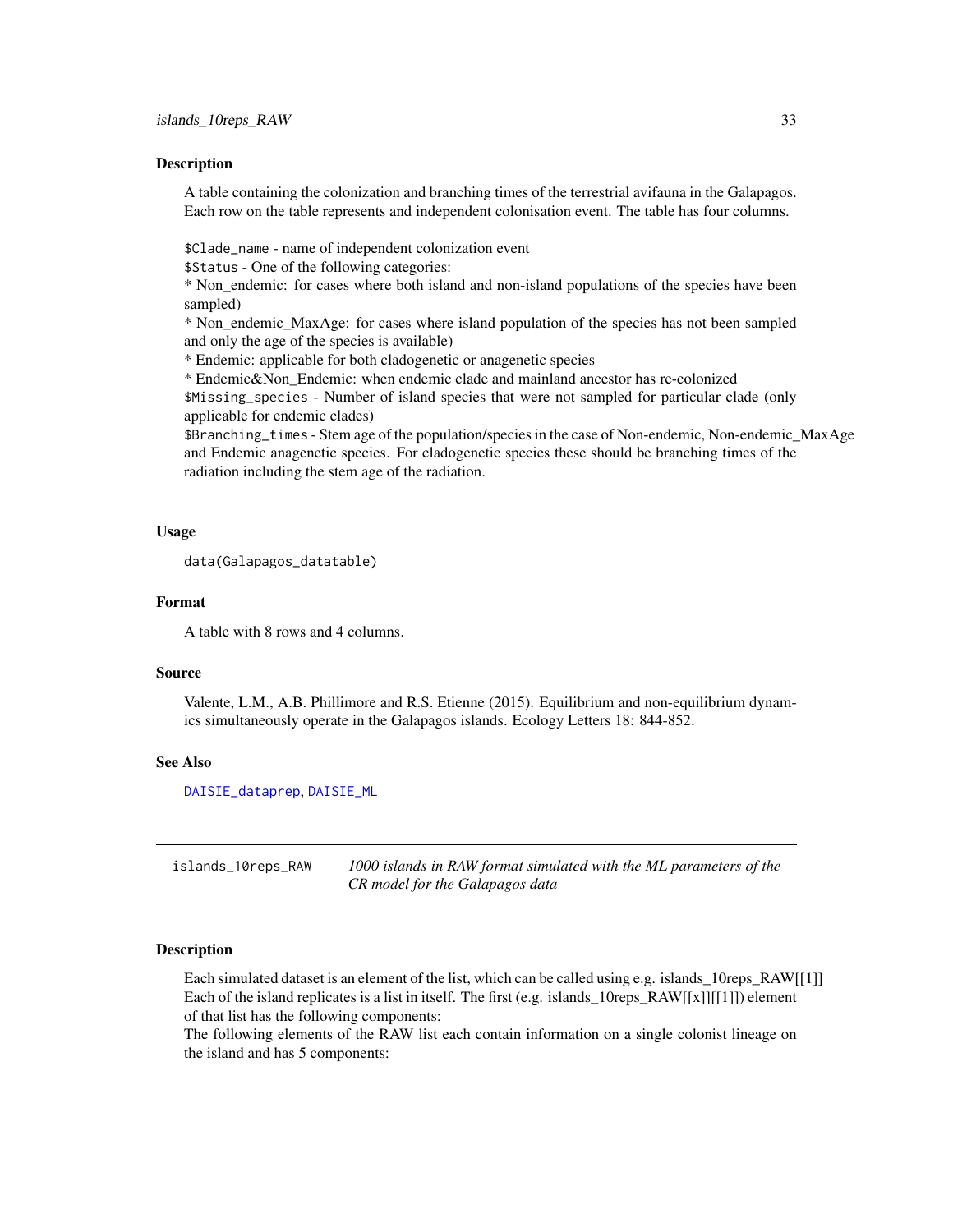\$branching\_times - island age and stem age of the population/species in the case of Non-endemic, Non-endemic\_MaxAge and Endemic anagenetic species. For cladogenetic species these should be island age and branching times of the radiation including the stem age of the radiation. \$stac - the status of the colonist

\* Not\_present: 0 \ cr \* Non\_endemic\_MaxAge: 1

\* Endemic: 2

\* Endemic&Non\_Endemic: 3

\* Non\_endemic: 4

\$stt\_table - Species-through-time table for the descendants of the mainland species (nI - number of non-endemic species; nA - number of anagenetic species, nC - number of cladogenetic species) \$missing\_species - number of island species that were not sampled for particular clade (only applicable for endemic clades)

### Usage

```
data(islands_10reps_RAW)
```
#### Format

A list with 10 items.

# Source

Valente, L.M., A.B. Phillimore and R.S. Etienne (2015). Equilibrium and non-equilibrium dynamics simultaneously operate in the Galapagos islands. Ecology Letters 18: 844-852.

#### See Also

[DAISIE\\_sim](#page-25-1), [DAISIE\\_plot\\_sims](#page-22-1)

islands\_1type\_1000reps

*1000 islands in DAISIE format simulated with the ML parameters of the CR model for the Galapagos data*

#### **Description**

Each simulated dataset is an element of the list, which can be called using e.g.islands\_1type\_1000reps[[1]] Each of the island replicates is a list in itself. The first (e.g. islands\_1type\_1000reps[[x]][[1]]) element of that list has the following components:

\$island\_age - the island age

\$not\_present - the number of mainland lineages that are not present on the island \$stt\_all - STT table for all species on the island (nI - number of non-endemic species; nA - number of anagenetic species, nC - number of cladogenetic species, present - number of independent colonisations present )

<span id="page-33-0"></span>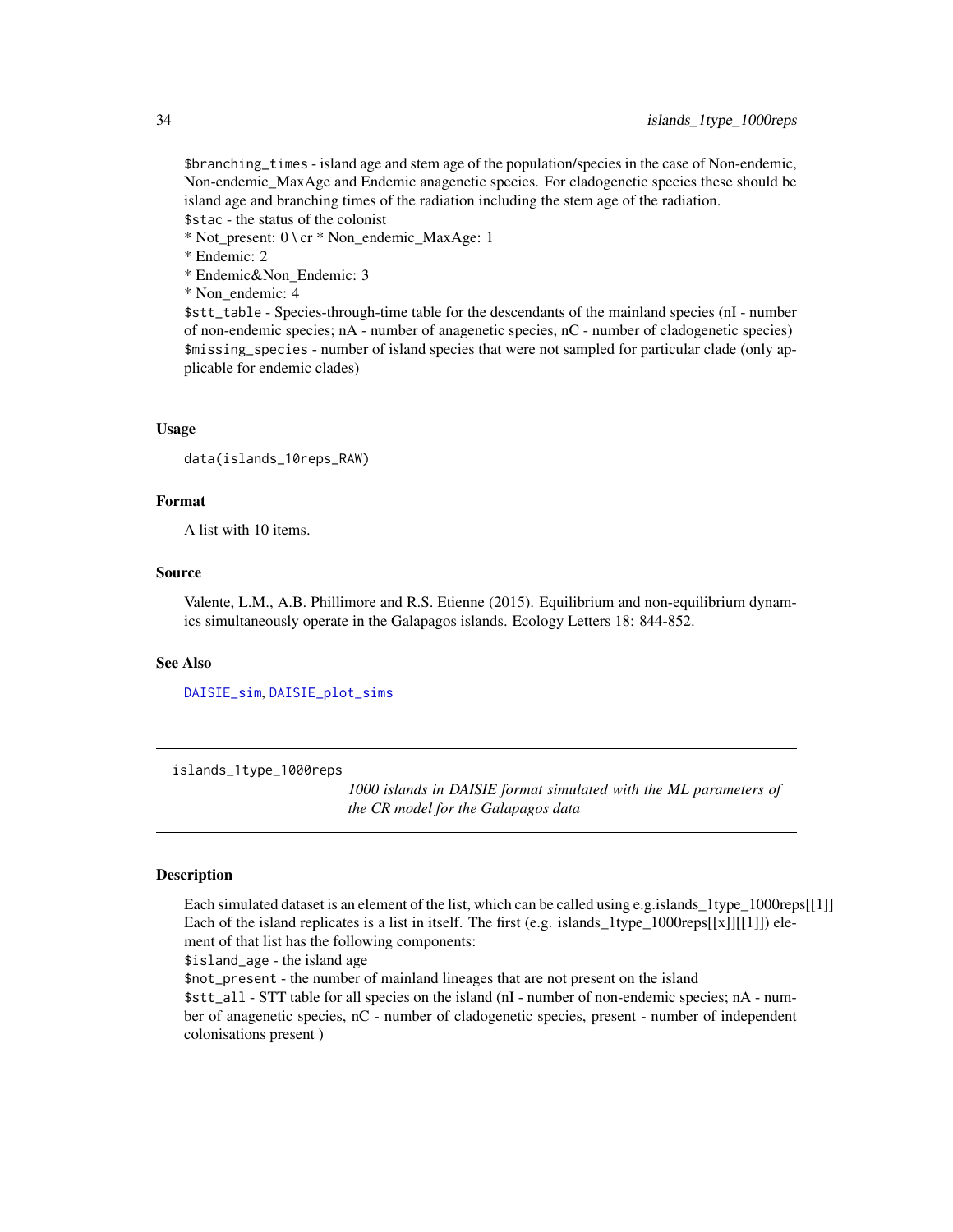<span id="page-34-0"></span>The subsequent elements of the list each contain information on a single colonist lineage on the island and has 3 components:

\$branching\_times - island age and stem age of the population/species in the case of Non-endemic, Non-endemic\_MaxAge and Endemic anagenetic species. For cladogenetic species these should be island age and branching times of the radiation including the stem age of the radiation.

\$stac - the status of the colonist

\* Non\_endemic\_MaxAge: 1

\* Endemic: 2

\* Endemic&Non\_Endemic: 3

\* Non\_endemic: 4

\$missing\_species - number of island species that were not sampled for particular clade (only applicable for endemic clades)

#### Usage

data(islands\_1type\_1000reps)

#### Format

A list with 1000 items.

# Source

Valente, L.M., A.B. Phillimore and R.S. Etienne (2015). Equilibrium and non-equilibrium dynamics simultaneously operate in the Galapagos islands. Ecology Letters 18: 844-852.

#### See Also

[DAISIE\\_sim](#page-25-1), [DAISIE\\_plot\\_sims](#page-22-1)

islands\_2types\_1000reps

*1000 islands in DAISIE format simulated with the ML parameters of the CR\_lamc\_mu\_K model for the Galapagos data (2 types of species)*

#### **Description**

Each simulated dataset is an element of the list, which can be called using e.g. islands\_2types\_1000reps[[1]] Each of the island replicates is a list in itself. The first (e.g. islands\_2types\_1000reps[[x]][[1]]) element of that list has the following components:

\$island\_age - the island age

\$not\_present\_type1 - the number of mainland lineages of type 1 that are not present on the island \$not\_present\_type2 - the number of mainland lineages of type 2 that are not present on the island \$stt\_all - STT table for all species on the island (nI - number of non-endemic species; nA - number of anagenetic species, nC - number of cladogenetic species, present - number of independent colonisations present )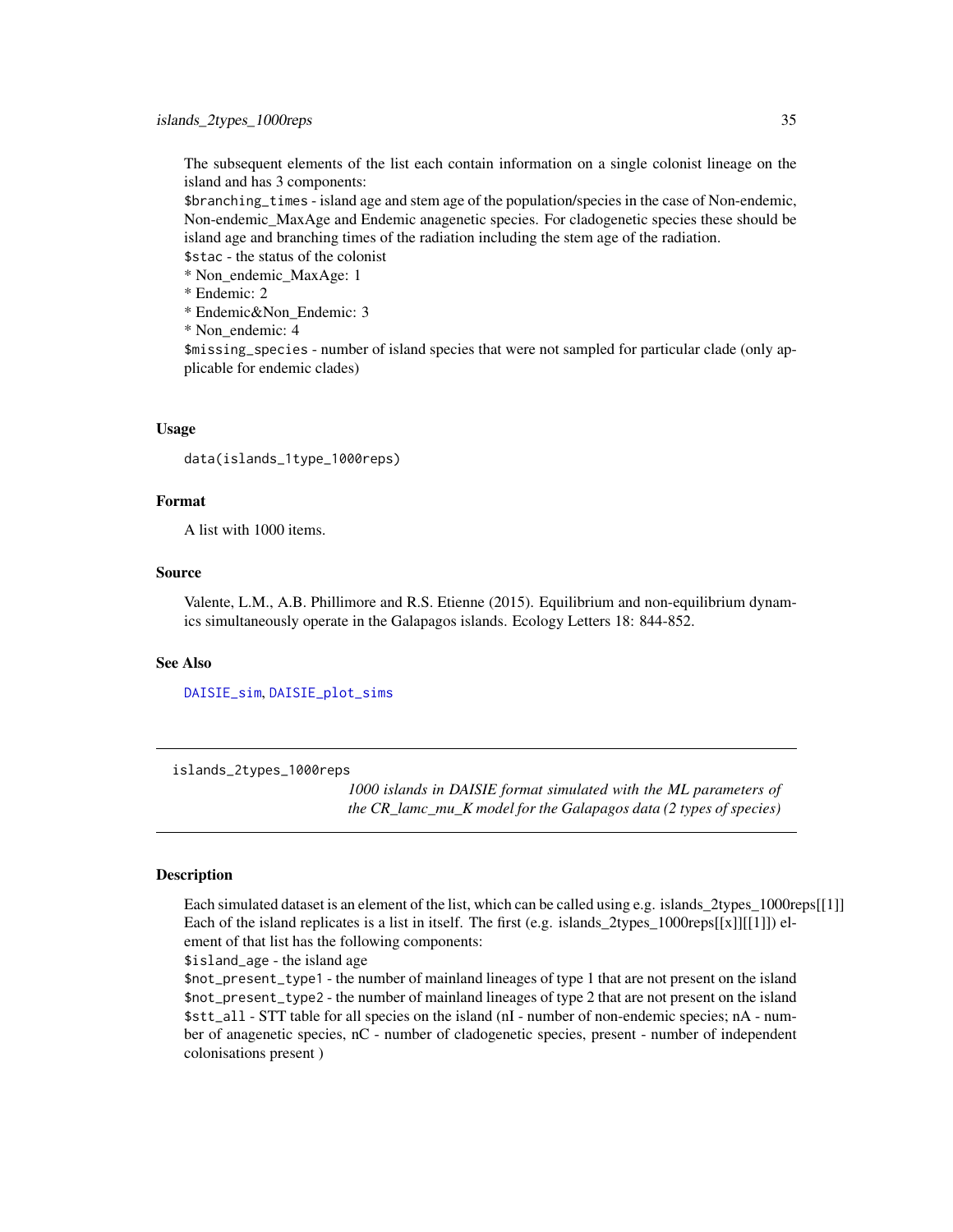\$stt\_stt\_type1 - STT table for type 1 species on the island (nI - number of non-endemic species; nA - number of anagenetic species, nC - number of cladogenetic species, present - number of independent colonisations present )

\$stt\_stt\_type2 - STT table for type 2 species on the island (nI - number of non-endemic species; nA - number of anagenetic species, nC - number of cladogenetic species, present - number of independent colonisations present )

The subsequent elements of the list each contain information on a single colonist lineage on the island and has 4 components:

\$branching\_times - island age and stem age of the population/species in the case of Non-endemic, Non-endemic\_MaxAge and Endemic anagenetic species. For cladogenetic species these should be island age and branching times of the radiation including the stem age of the radiation.

\$stac - the status of the colonist

\* Non\_endemic\_MaxAge: 1

\* Endemic: 2

\* Endemic&Non\_Endemic: 3

\* Non\_endemic: 4

\$missing\_species - number of island species that were not sampled for particular clade (only applicable for endemic clades)

\$type\_1or2 - whether the colonist belongs to type 1 or type 2

#### Usage

data(islands\_2types\_1000reps)

### Format

A list with 1000 items.

# Source

Valente, L.M., A.B. Phillimore and R.S. Etienne (2015). Equilibrium and non-equilibrium dynamics simultaneously operate in the Galapagos islands. Ecology Letters 18: 844-852.

#### See Also

[DAISIE\\_sim](#page-25-1), [DAISIE\\_plot\\_sims](#page-22-1)

Macaronesia\_datalist *Colonization and branching times of terrestrial avifaunal clades from Azores, Canary Islands, Cape Verde and Madeira in list format, accepted by DAISIE\_ML and DAISIE\_loglik\_all*

<span id="page-35-0"></span>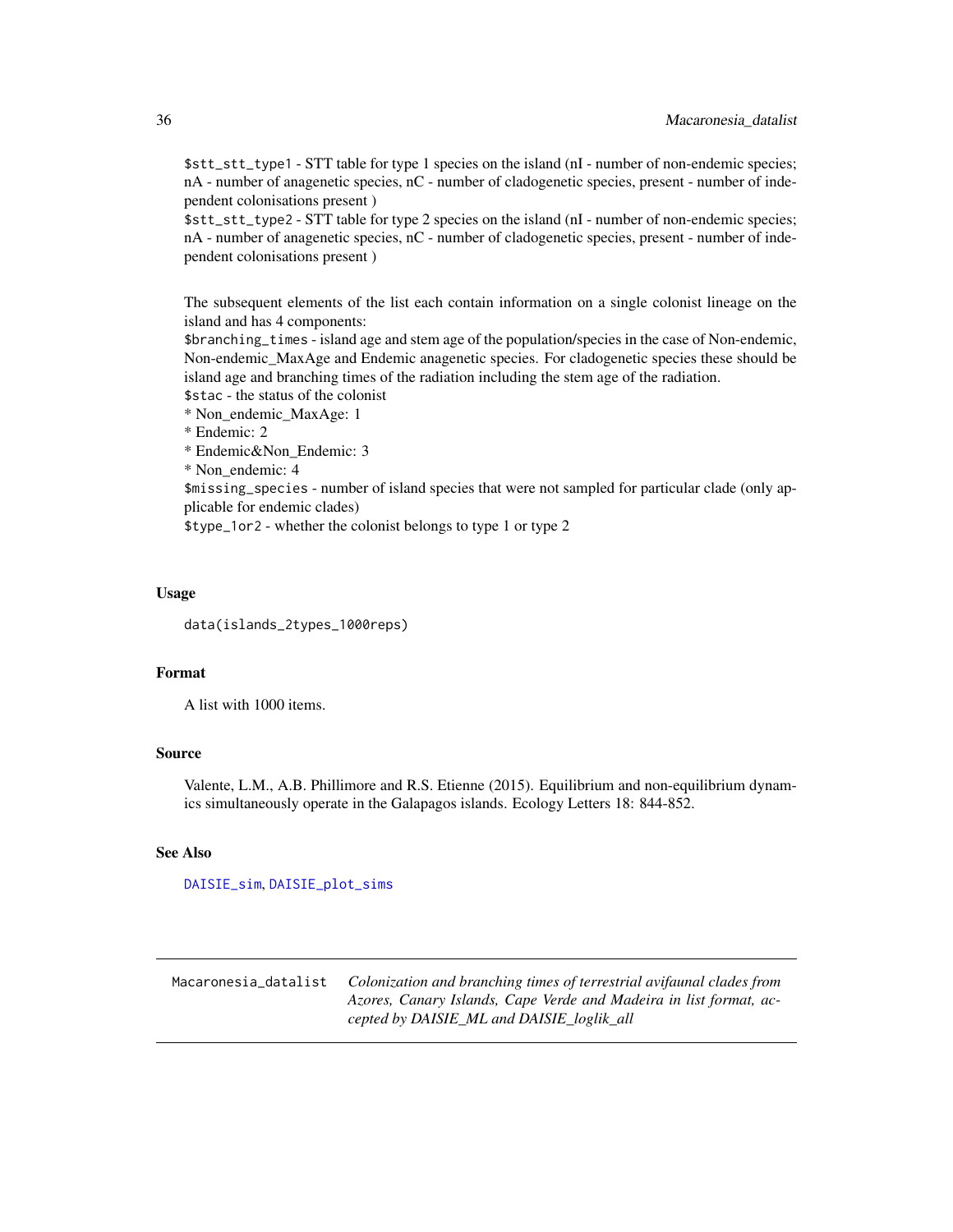#### Description

A list containing the colonization and branching times of the terrestrial avifauna in 4 archipelagos: Azores, Canary Islands, Cape Verde and Madeira. It is an R list object with the 4 main elements corresponding to each of the archipelagos (e.g. Macaronesia\_datalist[[1]] calls the Azores data). Each of the four elements is then made of several elemants:

The first element of the list for an archipelago has two components:

\$island\_age - the island age \$not\_present - the number of mainland lineages that are not present on the island

The following elements of the list each contains information on a single colonist lineage on the island and has 5 components:

\$colonist\_name - the name of the species or clade that colonized the island \$branching\_times - island age and stem age of the population/species in the case of Non-endemic, Non-endemic\_MaxAge, Endemic\_MaxAge and Endemic anagenetic species. For cladogenetic species the island age and branching times of the radiation including the stem age of the radiation are shown.

\$stac - the status of the colonist

\* Non\_endemic\_MaxAge: 1

- \* Endemic: 2
- \* Endemic&Non\_Endemic: 3
- \* Non\_endemic: 4

\* Endemic\_MaxAge: 5

\$missing\_species - number of island species that were not sampled for particular clade (only applicable for endemic clades)

\$type1or2 - whether the colonist belongs to type 1 or type 2. In this dataset all are equal to 1.

#### Usage

```
data(Macaronesia_datalist)
```
#### Format

A list with 4 main elements for each archipelago. Each element has several sub-elements.

#### Source

Valente L., Illera J.C, Havenstein K., Pallien T., Etienne R.S., Tiedemann R. Macroevolutionary dynamics in Atlantic island avifaunas: were MacArthur & Wilson right about equilibrium? Under review.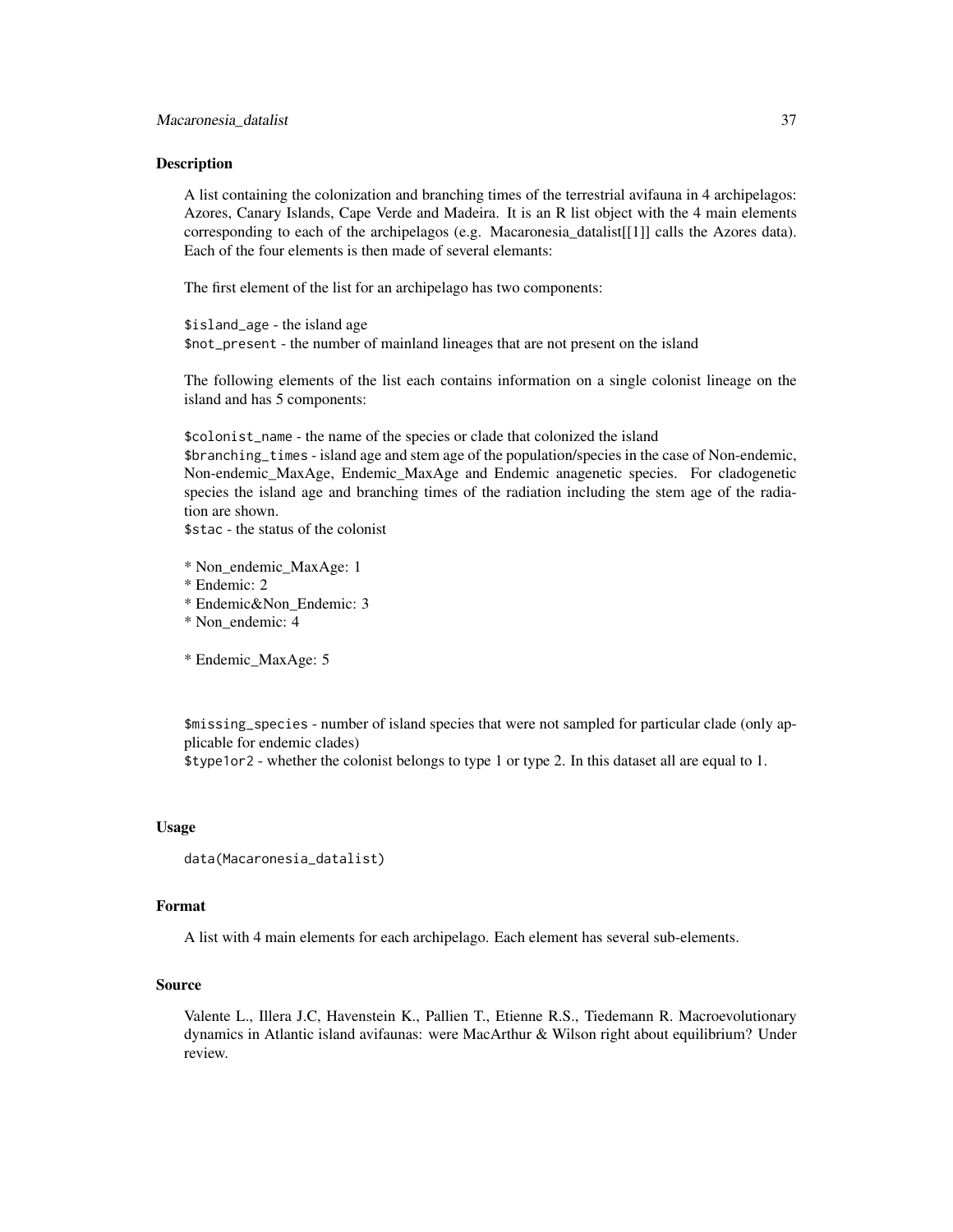<span id="page-37-0"></span>38 Macaronesia\_datalist

# See Also

[DAISIE\\_dataprep](#page-3-1), [DAISIE\\_ML](#page-12-1)